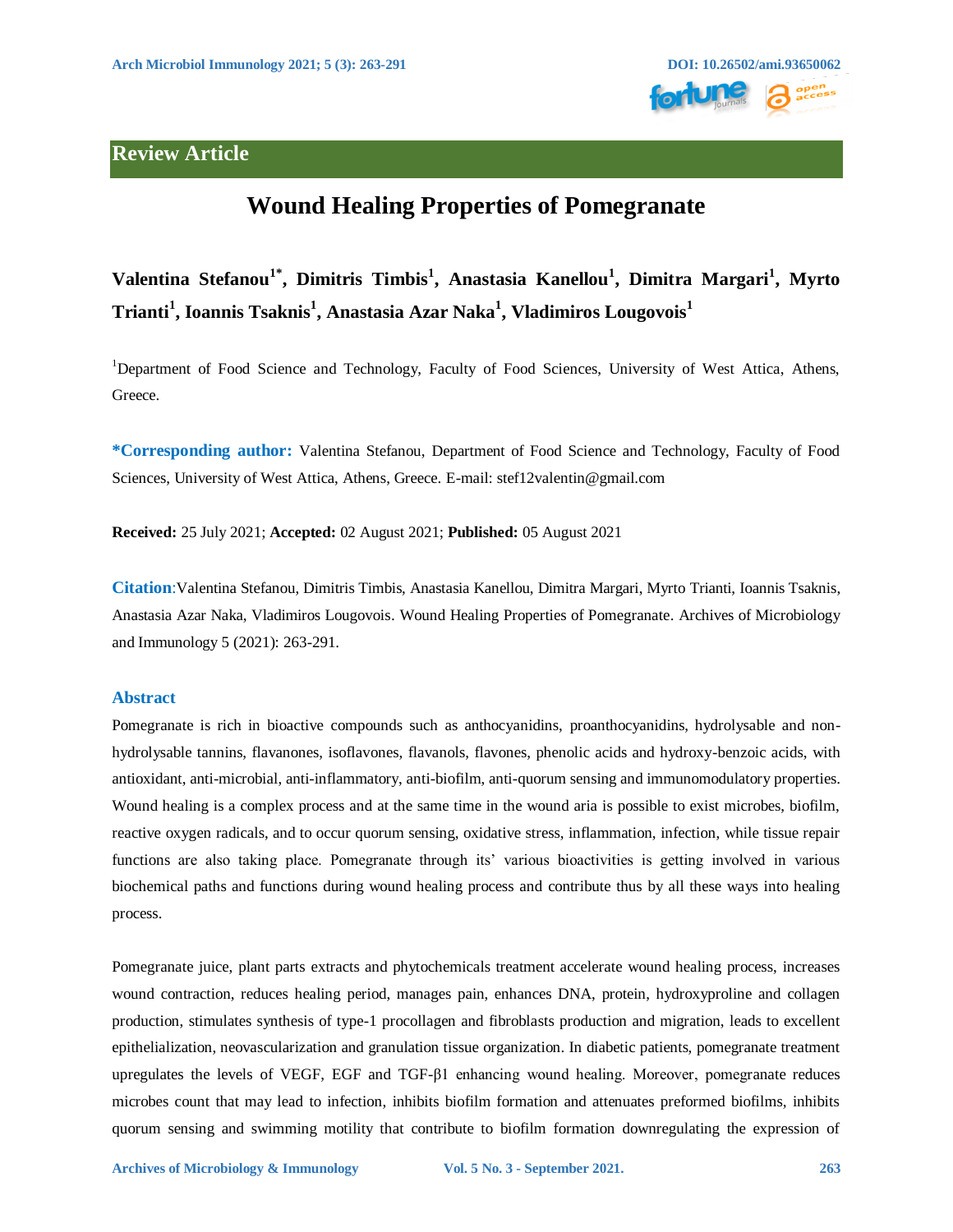specific bacteria related to swimming motility and quorum sensing. As a strong antioxidant, immunomodulatory and anti-inflammatory agent, pomegranate inhibits oxidative stress, downregulates NOS activity and NO production, inhibits the endothelial activation of genes which predispose to oxidation sensitivity, increases the levels of the antioxidant enzymes glutathione, glutathione peroxidase and catalase, reduces immune cells' count and stimulates keratinocytes proliferation that play a key role in immune defense against infection.

Is important to be mentioned that pomegranate treated effectively acute and chronic wounds such as surgical, incision, excision, burn, oral lichen planus, gingival, aphthous stomatitis, diabetic wounds and gastric ulcers giving results better or comparable to commercial medicines without any adverse effects, while antibiotics and corticosteroids cause side effects that may be severe. These results indicate that pomegranate could possibly be considered as an alternative, safe, multifunctional, wound healing agent.

**Keywords:** Pomegranate; Phytochemicals; Antioxidant; Anti-inflammatory; Antimicrobial; Immunomodulation; Wound; Biofilm; Quorum sensing; Infection

## **1. Introductıon**

Wound healing is a complex process involving antioxidant immunity and epithelialization that by the hemostasis, inflammatory, proliferative and maturation overlapping stages leads to the replacement of the damaged cellular structures and tissue layers [1, 2]. Various types of wounds exist, that can be categorized in two main groups, acute and chronic wounds. Acute wounds are caused due to external damage to the skin and include burns, bites, surgical wounds, abrasions, minor cuts and also severe traumatic wounds caused by gunshot, crush and lacerations Chronic wounds are mostly caused by endogenous mechanisms that are associated with predisposing conditions that compromise the dermal and epidermal integrity. Pathophysiological abnormalities that is possible to predispose to chronic wound formation such as foot ulcers, leg ulcers, pressure sores, include metabolic diseases such as diabetes mellitus, impaired arterial drainage and impaired arterial supply. Moreover, obesity, poor nutrition, smoking, advancing age and immunosuppression associated with diseases such as AIDS, medicine as chemotherapy or other medical treatment as radiation therapy, may also cause chronic ulceration [3,4]. Open wounds are colonized with bacteria that depending on their species, their count, the number of different species, the synergistic action among them and the immune system of the host, may cause infection and delay wound closure-yet in low levels bacteria are beneficial to the process. Patients with trauma, hypertension or arterial insufficiency, systemic diseases such as diabetes mellitus or rheumatoid arthritis have high bacterial invasion risk and often chronic wounds are formed. These wounds are characterized by inflammation [5]. Οpen wounds for a long time can be a favorable environment for tumor growth. Chronic inflammatory diseases such as oral lichen planus may also involve a risk of developing cancer [6,7].

Herbals that are containing flavonoids and tannins is mentioned to have very strong antimicrobial properties and to be very effective in wound healing [8-12]. Pomegranate is rich in polyphenolic compounds and has been used in traditional medicine of many cultures, for its' strong antioxidant, antimicrobial, anti-inflammatory and wound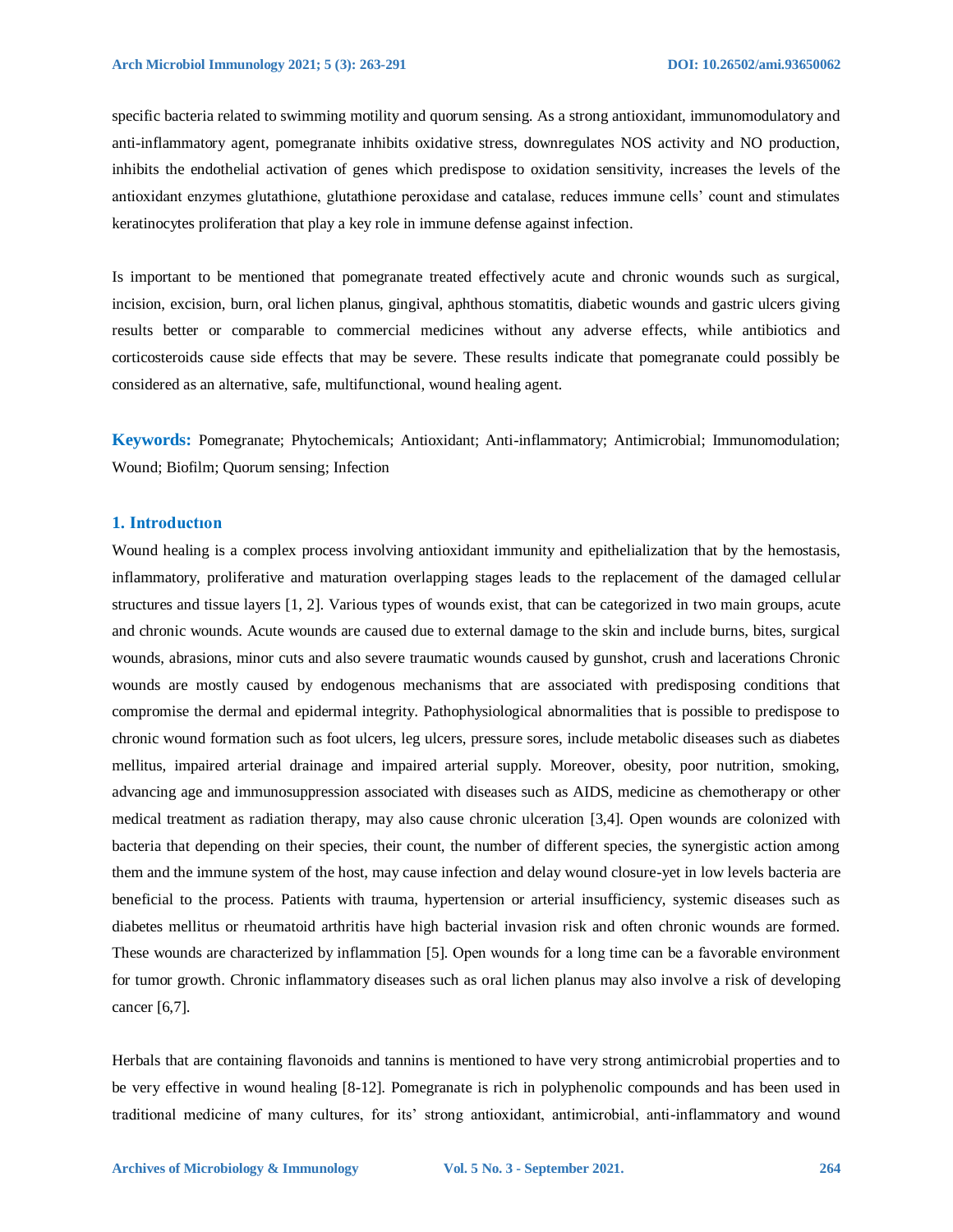healing properties [13]. In Chinese traditional medicine has been used as hemostatic, antiparasitic, antiinflammatory and is referred also that has been used for wound treating [14]. In ancient Greece, pomegranate juice has been used for mouth ulcer treatment and in ancient Rome it is referred that it has been used to treat diarrhea and tapeworms. In Iranian traditional medicine it has been used to treat various inflammatory disorders, wounds, burn and edema [15, 16]. In ayurvedic medicine is also used as antiparasitic and for wound and ulcer treating [17].

#### **2. Pomegranate Phytochemıcals**

Pomegranate contains in all of its' plant parts various categories of bioactive compounds such as flavones, flavanols, flavanones, flavonols, isoflavones, anthocyanidins, proanthocyanidins, phenolic acids, hydroxy-benzoic acids, hydroxy-cinnamic acids, hydrolysable and non-hydrolysable tannins, complex polysacharides and alkaloids. In each plant part are contained different phytochemicals, or same in different concentrations [18].

Pomegranate peel is the 30-40% of the total fruit weight and is very rich in flavonoids as catechin, cyanidin, epicatechin, epigallocatechin 3-gallate, kaempferol, luteolin, naringin, pelargonidin, prodelphinidin, rutin, quercetin, flavan-3-ol and tannins as gallic acid, ellagic acid, casuarinin, methyl gallate, granatin A, granatin B, pedunculagin, punicalin, punicalagin. Pomegranate juice is rich in flavonoids as catechin, catechol, epicatechin, procyanidin, quercetin, pelargonidin 3-O-glucoside, isoquercetin, tannins such as gallic acid, ellagic acid and the alkaloids serotonin, melatonin and tryptamine. In the leaves are found the flavonoids apigenin, apigenin 4΄-Oglucopyranoside, luteolin 7-O-glucoside, luteolin 3΄-O-xylopyranoside, the tannins gallic acid, ellagic acid, punicalin,punicalagin, brevifolin, brevifolin carboxylic acid, corilagin and in the flowers are contained ellagic acid, gallic acid and also the triterpenes asiatic acid, oleanolic acid, maslinic acid and ursolic acid. Pomegranate seed is rich in punicic acid, linoleic acid, linolenic acid, palmitic acid, phytosterols, stearic acid, catalpic acid and eleostearic acid. The phytochemicals' concentration in pomegranate plant parts differ, depending on the plant variety, climate, ripening stage and storage conditions [2, 19-21].

Pomegranate compounds possess various bioactivities including antioxidant, antimicrobial, antiparasitic, antiinflammatory, immune stimulating and balancing activities and in mixture as they exist in juice and extracts or isolated, through all these bioactivities, are involved in various biochemical paths and contribute by various ways to wound healing process while are also benefiting overall health [18, 22, 23].

#### **3. Wound Microbiology**

There are four basic conditions existing in open wounds that result from the level of the bioburden that is present in the wound aria: i) the bacterial contamination that is a normal short-lives state, ii) colonization, normal state, iii) critical colonization, abnormal state and iv) infection, abnormal state. The last two abnormal states are possible to disrupt the orderly healing sequence and lead thus to chronic wound development [24]. In fact, as chronic wound can be considered a wound arrested in the inflammatory phase that can't progress further and thus it fails to heal [25]. It is referred that chronicity in wounds begins when there is a persistent bacteria tissue level with particular endotoxin production that leads to prolonged elevation of proinflammatory cytokines such as tumor necrosis factor-a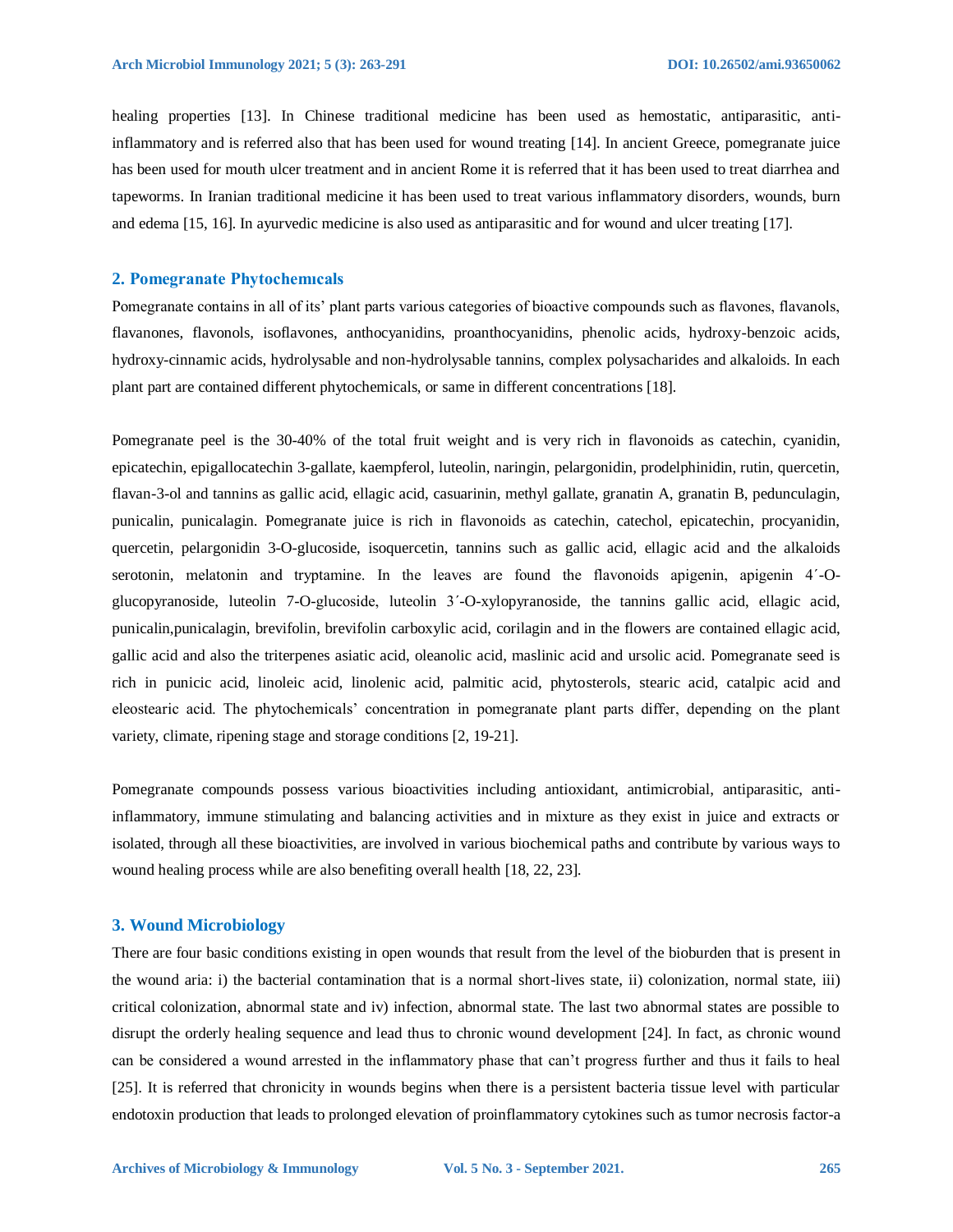and IL-1 [5]. Over than 90% of chronic wounds contain fungi and bacteria existing in biofilm construct, a membranous tissue that is a protective layer formed by extracellular polymeric substances where pathogens exist with subsequent modulation of their pathogenicity and virulence [26]. Biofilm is commonly found in diabetic foot ulcers, lower extremity arteriovenous ulcer, pressure ulcers and other chronic wounds. Biofilms' main characteristic is that they resist to antimicrobial agents (multidrug resistant), protect microorganisms and prevent wound healing. Up to 80% of infections are caused by biofilms and is referred that they may be 1000 times more resistant to antimicrobial agents than their planktonic counterparts [27-28].

Depending on the wound type and the clinical condition of the patient, different bacteria are present and their count may vary. There are bacteria that are present in both acute and chronic wounds such as the aerobic bacteria Escherichia coli, Klebsiella pneumoniae, Pseudomonas aeruginosa, Streptococcus spp., Staphylococcus aureus, Enterobacter cloacae and the anaerobic bacteria Peptostreptococcus sp., Clostridium sporogenes and Porphyromonas asaccharolytica. In acute wounds also may be found the aerobic microorganisms Bacillus sp., Candida parapsilosis and Candida krusei and the anaerobic bacteria Clostridium septicum, Veillonella spp., Prevotella sp. and Bacteroides ovatus. In chronic wounds may also be present the aerobic bacteria Enterobacter aerogenes and Citrobacter freundii and the anaerobic bacteria Clostridium difficile and Peptostreptococcus indolicus [3].

Each clinical condition and disease involves different biochemistry of the body (and the wound) and thus different bacteria are present. In diabetic foot wounds the predominant isolates are *Staphylococcus spp., Enterococcus spp., Peptostreptococcus spp. Prevotella spp., Bacteroides spp. and Streptococcus spp. In burn wounds, mostly are found Klebsiella spp., P. aeruginosa, Bacteroides spp., S. aureus and Peptostreptococcus spp.* Predominant isolates in post-appendectomy infected wounds may be *E. coli, Peptostreptococcus spp. and Bacteroides spp*. In infected postsurgical abdominal wounds are mostly found *E. coli, Clostridium spp., Peptostreptococcus spp., Bacteroides spp.* and in infected postthoracotomy sternal wounds are mainly present *Peptostreptococcus spp., S. aureus, coliforms* and *S. epidermidis*. Cuntaneous absences mainly contain *Peptostreptococcus spp., Bacteroides spp., S. aureus, Fusobacterium spp.* and *Clostridium spp.*, while children's' Cuntaneous absences contain *E. coli, Streptococcus spp., Bacteroides spp.* and *S. aureus*. The predominant isolates of traumatic wounds are *S. aureus, Prevotella spp., Clostridium spp., B. fragilis* group and *Peptostreptococcus spp*. In children's traumatic wounds specimens, were mainly found *Peptostreptococcus spp., S. aureus, Prevotella spp. Fusobacterium spp.*, and *B. fragilis* group. [3] Pseudomonas and Staphylococcus species are present in more than 70% of wounds. [5]

Wound bacteria colonization is changing over time. In chronic wounds, initially are found mostly gram-positive organisms, while in wounds having duration of several months there are found different pathogenic species including anaerobic flora. Aerobic gram-negative species as Pseudomonas spp. are also detected in wounds. These microbes even they do not tend to invade deeper tissues, they can cause severe wound deterioration as they produce tissue destroying enzymes and also due to adherence and antiphagocytic mechanisms and exo/endotoxins [5]. Must be mentioned that bacteria in low counts play important role in wound healing accelerating the process, as they permit a degree of inflammatory response -which is the first step of wound healing but in high levels wound bacteria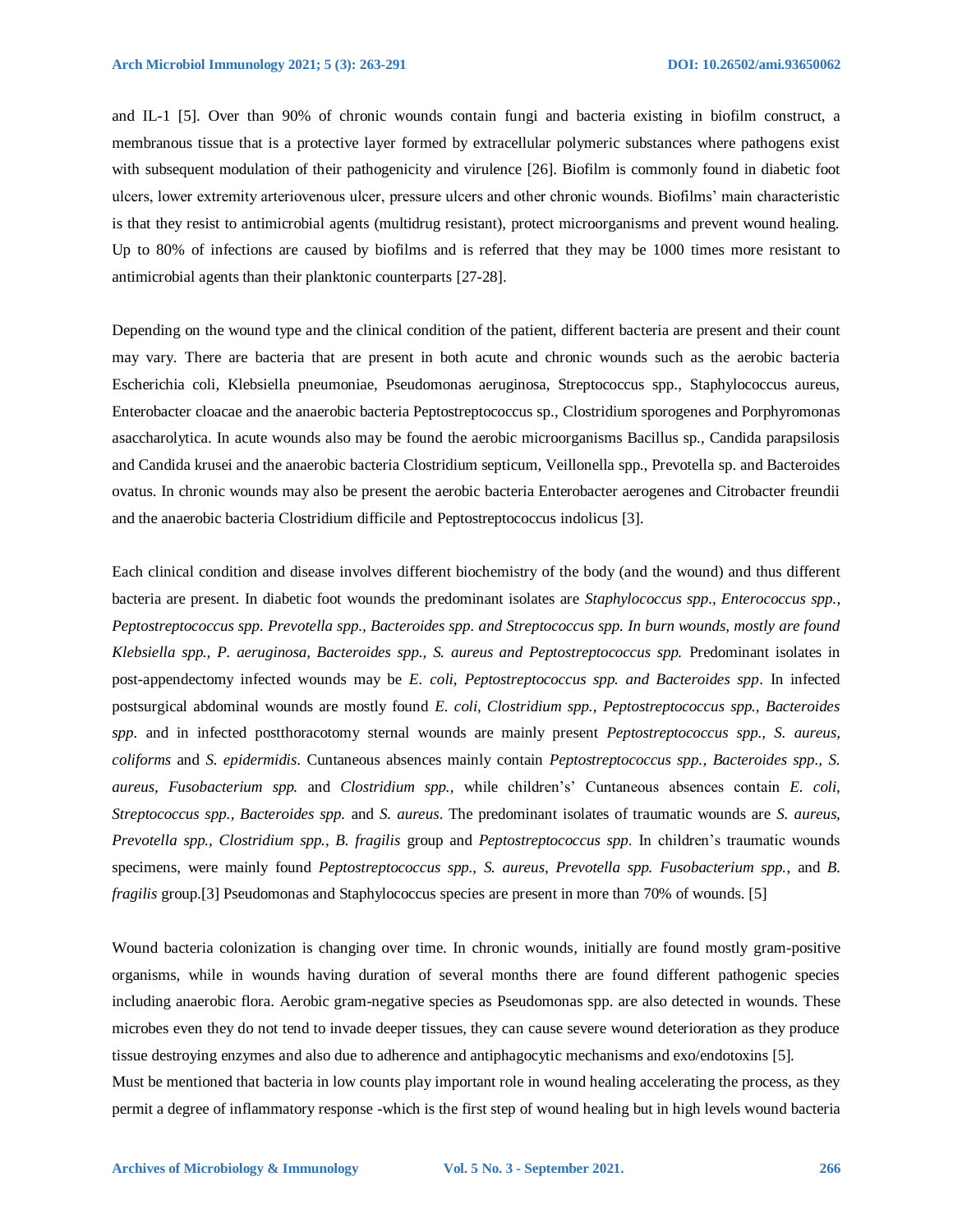cause infection and harm the host. The progression of a wound to an infected state involves and depends on various microbial and host factors as the immune status and general health of the host, the species and count of microorganisms that co-exist, the type, size, depth and blood perfusion level of the wound. Successful wound healing is permitted if the bacteria counts are below 105 organisms per gram of tissue and also void of betahaemolytic Streptococcus bacteria. Bacteria and exotoxins in high levels cause local inflammation, disrupt epithelialization and contraction and suppress macrophage-regulated fibroblast proliferation. For these reasons, wound infections' prevention and treatment are very crucial aspects of wound healing and antimicrobial agents play important role to that [5, 3, 24, 29].

#### **4. Pomegranate's Antımıcrobıal, Antıquorum Sensıng and Antı-Bıofılm Actıvıty**

Pomegranate polyphenols (tannins, phenolic acids and flavonoids, especially anthocyanins) have various biological functions including excellent effectiveness against various pathogenic microorganisms as it is mentioned in several reports. [30, 31, 32, 33] Mostly, the antimicrobial and anti-inflammatory as well properties are attributed to the high hydrolysable tannin content, especially punicalagin [34].

Through its' antimicrobial activity, pomegranate is very effective in preventing infection and aggregation of wounds and in the cases of ulcerogenic microbes it's also preventing ulcer formation by reducing the pathogens' count. For example, Helicobacter pylorus is an ulcerogenic bacteria species that causes duodenal ulcers and it is the primary cause of peptic ulcers in stomach lining and inflammation. *Streptococcus sanguis* is the main microbial factor that causes recurrent aphthous stomatitis. *Streptococcus oralis* and *Streptococcus mitis* are also mentioned as factors implicated in this pathogenesis [35]. Reducing the bacteria's' count, the risk of wound formation is decreased. In case ulcer already exists, pomegranate lowering bacteria's' count (that are ulcer's main reason of formation and conservation) prevents from inflammation, ulcer aggregation and infection. Several researches have shown that pomegranate is very effective in treating of acute and chronic wounds [36,18].

In our previous work we have presented in details the antibacterial activity of pomegranate extracts, juice and isolated compounds against various pathogens, as Aggregatibacter, Helicobacter, Acinetobacter, Bacillus, Porphyromonas, Clostridium, Escherichia coli, Cryptococcus, Citrobacter, Alcaligenes, Prevotella, Bacteroids, Cronobacter, Achromobacter, Prevotella, Pseudomonas, Proteus, Enterococcus, Yersinia, Treponema, Serratia, Lysteria, Klebsiella, Mycobacterium, Shigella, Streptococcus, Salmonella Staphylococcus and Vibrio, several times with results comparable or even better than those of commercial medicines' and it is very important to be mentioned that in contrast with antibiotics that have side effects which may sometimes be severe, pomegranate is safe, as safety tests showed in doses used [18].

Quorum sensing, is an interacting mechanism that bacteria use in order to communicate each other by secreting, sensing and then responding to small diffusible signal molecules. This communication ability makes bacteria to behave as a small community or a multicellular organism and provides significant benefits to bacteria in host colonization and biofilm formation. Moreover, it strengthens defense against competitors and facilitates adaption in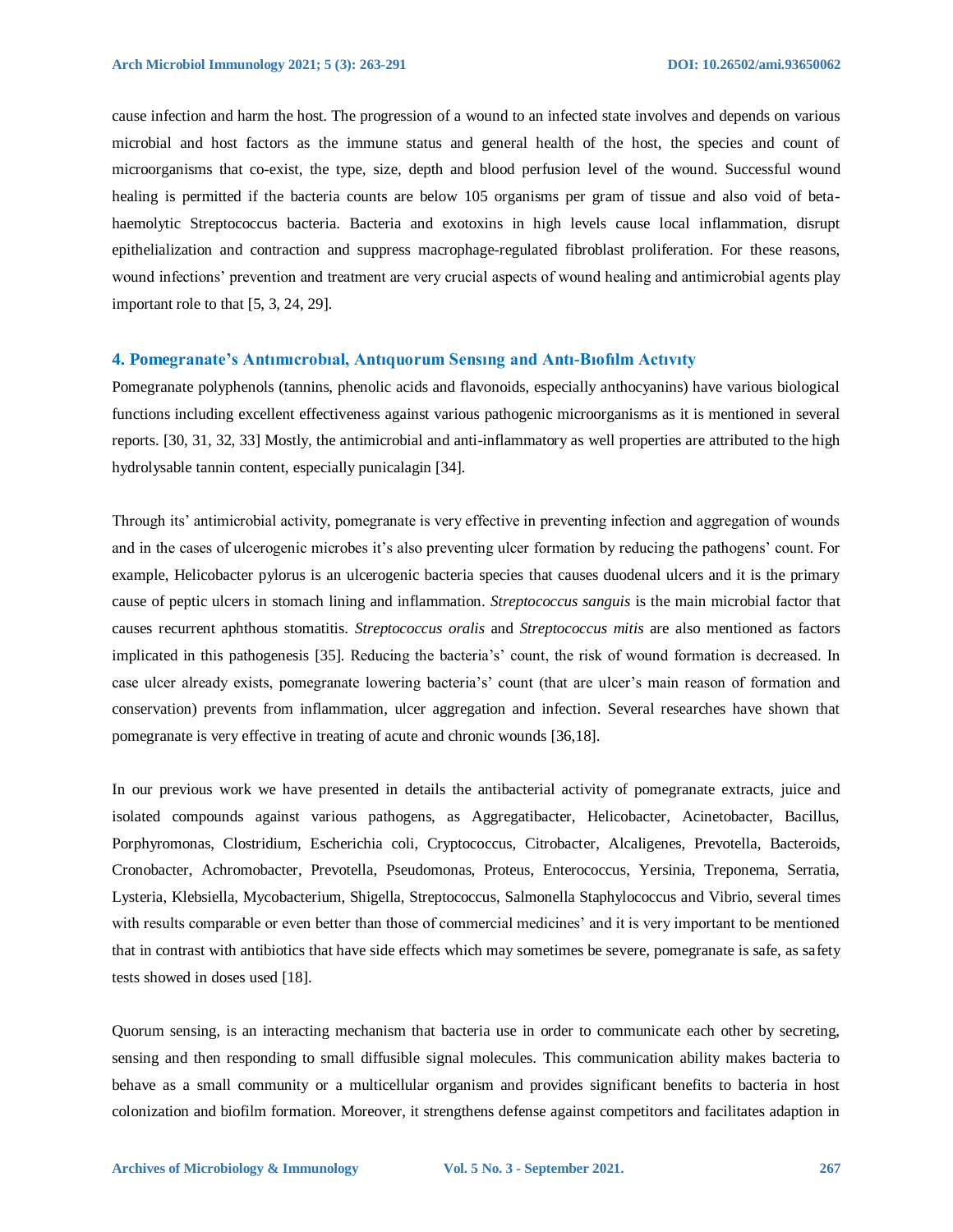changing environments. Various quorum sensing activities are involved in the pathogenic potential and the virulence of bacteria [37].

As the biofilms are resistant to antimicrobial agents, and also are the reason of chronic inflammation in wound aria preventing from healing, it is crucial to be managed in order to treat chronic wounds. In various studies pomegranate is mentioned to have very good anti-biofilm activity [27, 38, 39].

In a study, the efficacy of pomegranate peel extract to inhibit quorum sensing in *Chromobacterium violaceum* (*C. violaceum* CV026), has been evaluated and the results showed that the extract inhibited by 78% the quorum sensing and the QS-controlled violacein production in *C. violaceum* CV026. Moreover, the quorum sensing associated biofilm formation was decreased while the bacteria growth rate was not affected indicating that the result was due to violacein secretion inhibition and not due to the inhibition of cell growth [40].

Pomegranate peel extract at concentration of 2mg/ml was found to inhibit significantly the biofilm formation showing a decrease of 81±3.6% in biofilm biomass of Yersinia enterocolitica while in lower concentrations, a concentration dependent decrease has been observed. It is noticeable that the extract inhibited the biofilm formation but did not inhibit the bacteria's cell growth, indicating that the biofilm inhibition action of the extract was not due to its' antimicrobial properties [40].

Another important factor in bacteria's biofilm formation is the extent of swimming motility as it is associated to the time needed for the development of biofilm architecture [41]. Examination of the anti-quorum sensing potential of the pomegranate peel extract against quorum sensing-dependent swimming motility in Yersinia enterocolitica, showed a dose- dependent decrease in the bacteria's swimming velocity with the maximum inhibition to be observed at the concentration of 2 mg/ml of the extract, that was the highest used in the experiment [40].

Pomegranate peel extract was found to decrease remarkably the expression of genes fliA, fleB and flhDC that are associated to virulence through motility in Yersinia enterocolitica and this occurred in a dose dependent manner. Moreover, the extract treatment downregulated the expression of the genes yenI and yenR which are involved in Nacylhomoserine lactones synthesis that is associated to biofilm formation [40, 42,43].

In a research, pomegranate's methanolic extract was found to inhibit the biofilm formation of Candida albicans, E. coli, Staphylococcus aureus and methicillin resistant S. aureus while incubation of the pomegranate extract with already formed biofilms attenuated the biofilms. The effects of pomegranate treatment on the architecture of the biofilms created by *Candida albicans, E. coli, Staphylococcus aureus* and methicillin resistant *S. aureus* were studied by confocal microscopy and results were compared to controls. It was seen that with the pomegranate extract treatment, the surface aria coverage and also the thickness of the biofilms formed by all microorganisms were markedly decreased. Besides, pomegranate extract inhibited germ tube formation that is one of the main virulence traits of *Candida albicans*. The ability of pomegranate methanolic extract to disrupt the pre-formed biofilms of the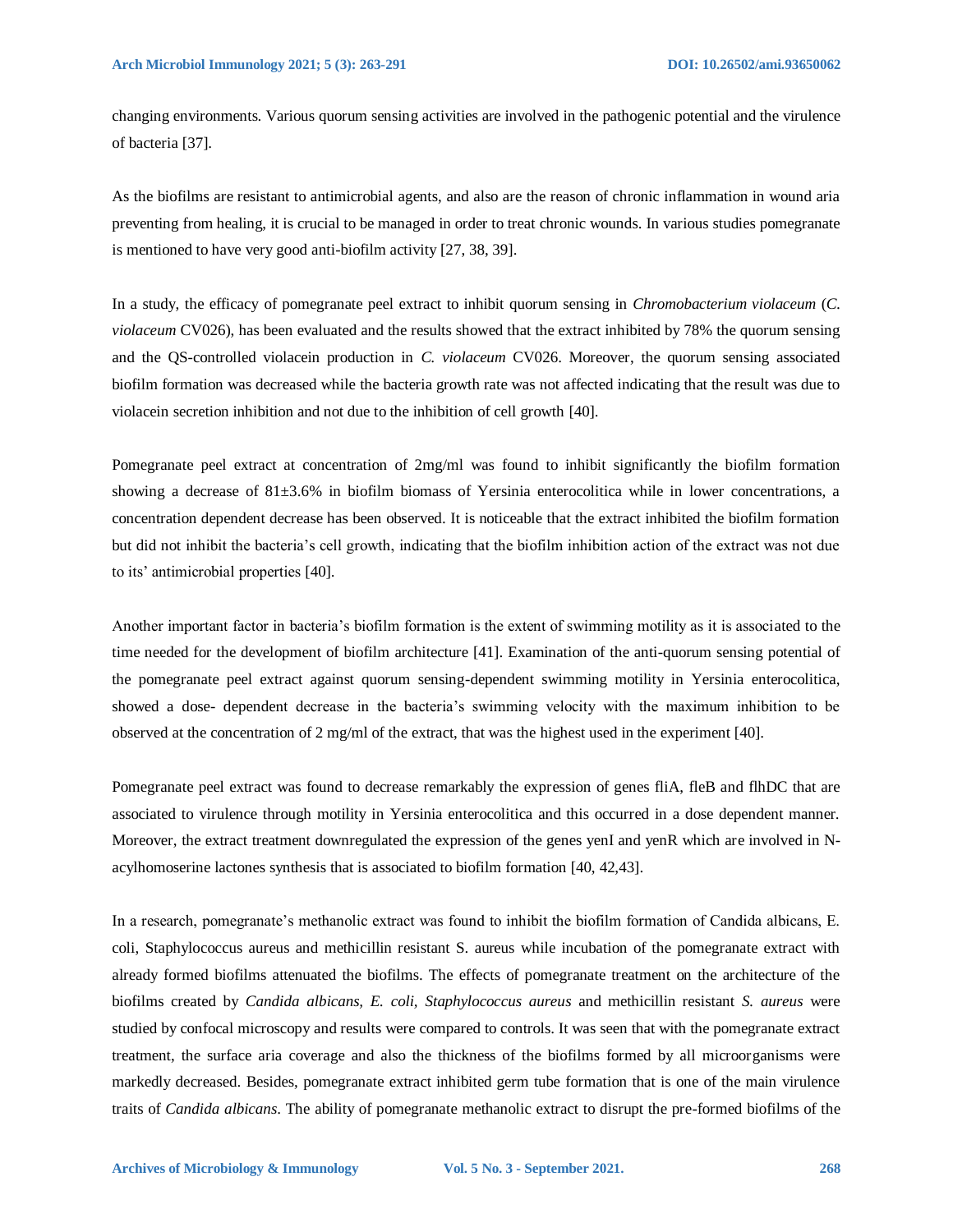microorganisms was found to be significant, with percentages of biofilm disruption to be ~70% for *E. coli, S. aureus* and methicillin resistant *S. aureus* and 90% for *C. albicans*. [39] It is also referred that ellagic acid in concentrations above 75 μg ml−1 inhibits the growth of all species and in concentrations lower than 40 μg ml−1 inhibits the biofilm formation [26, 39].

Periodontal diseases are chronic inflammatory conditions that affect the periodontal tissue, gradually damage the alveolar bone and can lead to tooth loss [44]. In *in vitro* study, monospecies and multispecies biofilms of the periodontal pathogens Aggregatibacter actinomycetemcomitans, Porphyromonas gingivalis, Treponema denticola and pomegranate juice that was diluted in with phosphate saline buffer in concentrations 12.5%, 25%, 50%, 100% were incubated for 1h, 6h and 24h and the optical density of biofilm mass has been measured. The positive control that has been used was biofilm treated with 0.2% chlorhexidine gluconate and the negative control was biofilm without pomegranate treatment. After pomegranate juice treatment the biofilm mass was found to be remarkably decreased compared to the negative control for all incubation times and all concentrations. The best results were observed in *Porphyromonas gingivalis* with 100% juice concentration and biofilm optical density to be 0.34 ± 0.03, *T. denticola* with juice concentration 25% and optical density 0.87 ±0.08, *A. actinomycetemcomitans* with juice concentration 50% and optical density  $0.22 \pm 0.01$ . Very good results were also given in the case of the multispecies biofilm, containing all three pathogens with the pomegranate juice to be in concentration 50% where the optical density was  $0.09 \pm 0.02$ . These results indicate the strong anti-biofilm activity of pomegranate juice and that possibly it could be used to prevent or treat periodontal diseases [45].

In another study, pomegranate juice that has been diluted into 5 concentrations with brain heart infusion broth (6.25%, 12.5%, 25%, 50%, 100%), was incubated with monospecies and multispecies biofilms of the oral pathogens *Streptococcus sanguinis* and *Fusobacterium nucleatum* and the biofilm mass was measured by microplate reader (490 nm) at 1, 3,6 and 24h. The results showed that at all incubation times and all juice concentrations there was remarkable biofilm reduction. The optimal inhibitory effect on *Fusobacterium nucleatum* has been achieved with pomegranate juice concentration 6.25% v/v, in 24h. For *Streptococcus sanguinis*, the best results were observed with concentration 100% after 6h incubation and for the multispecies biofilm the optimum results were given after 24h incubation with pomegranate juice 6.25% v/v. Phytochemical test revealed that the pomegranate juice was rich in phenolic compounds, flavonoids, tannins, saponin, triterpenoids, steroids and the significant biofilm inhibitory activity of the juice is attributed to these compounds [46].

In a study, the efficacy of punicalagin to inhibit Salmonella virulence factors and quorum sensing systems has been determined. The minimum inhibitory concentrations of punicalagin for various Salmonella strains were found to be 250-1000 μg/ml. Motility assays revealed that punicalagin at concentrations of 1/32 MIC and 1/16 MIC, reduced remarkably the bacterial swarming and swimming motility and this corresponded to the downregulation of the motility-related genes ( fliY , fliA, fljB, fimD and flhC) in RT-PCR assays. It was also found that punicalagin downregulated the expression of the most of the selected genes that are involved in Salmonella virulence. Moreover, quorum sensing inhibition assay showed that punicalagin inhibited dose dependently violacein production by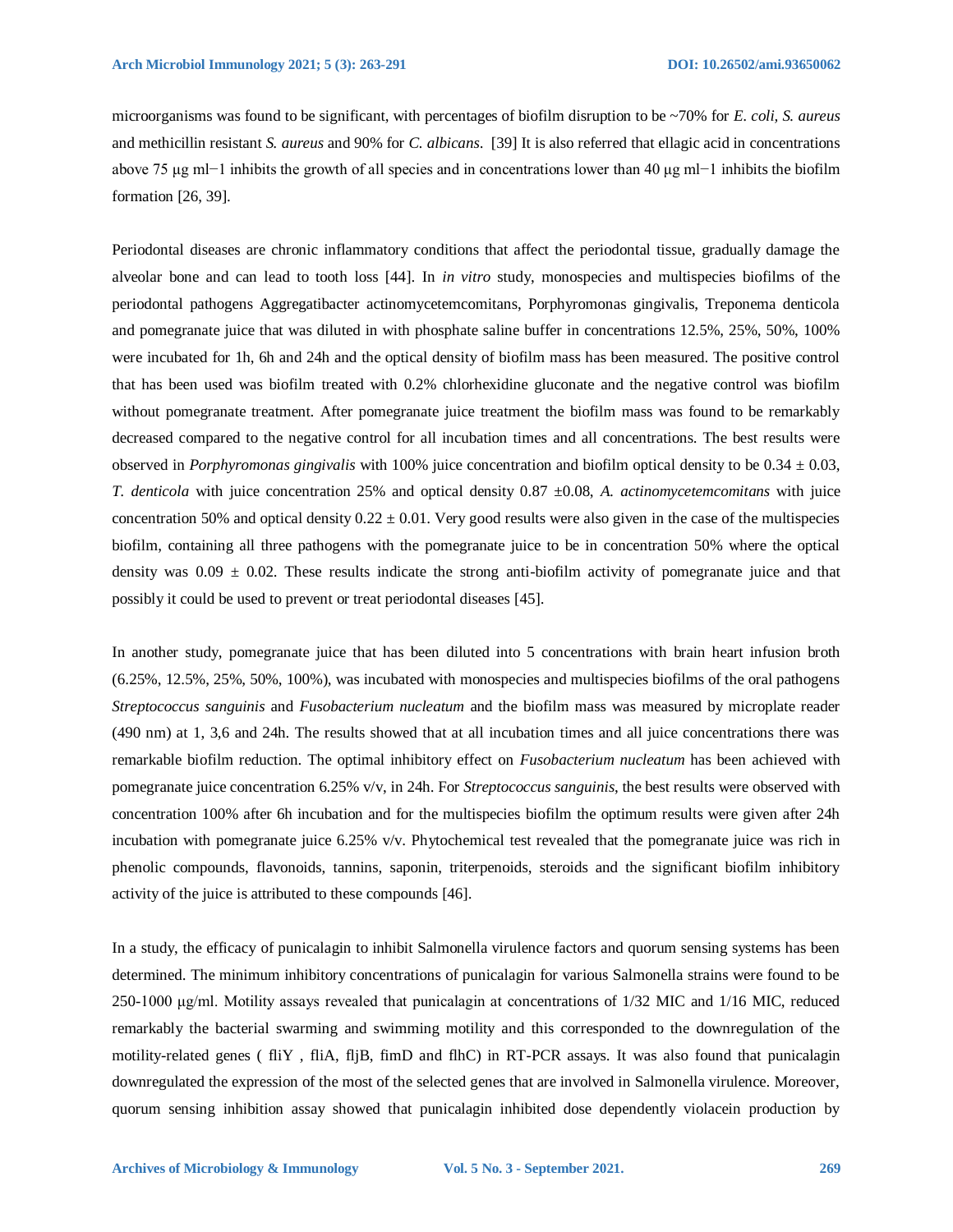*Chromobacterium violaceum* and also in Salmonella repressed the expression of genes related to quorum sensing (srgE and sdiA). These findings indicate that punicalagin can probably be used as an alternative agent in order to prevent Salmonella infection [47].

#### **5. Pomegranate Accelerates Tissue Repaırment and Reduces Paın**

Diabetes mellitus affects various parts of body and biochemical functions causing vascular, cellular, immune function, neuropathologic and biochemical abnormalities that affect and delay the wound healing process and can lead to chronic wound formation [48]. The Vascular Endothelial Growth Factor (VEGF), known also as vascular permeability factor (VPF), is an angiogenic factor and also a signaling protein which promotes the new blood vessels growth and stimulates their creation in case of injury. Overexpression and also low levels of VEGF may lead to various disorders such as vascular diseases, cancer, pulmonary emphysema. Diminished production of VEGF and decreased angiogenesis contribute into impaired tissue repair in diabetic wounds. It is reported that treatment of diabetic wounds with VEGF accelerates wound healing [49].

Transforming Growth Factor beta 1 (TGF-β1) is a peptide which belongs to cytokines' transforming growth beta superfamily and performs several cellular functions such as the control of cell proliferation, cell growth, cell differentiation, cell apoptosis. It plays important role in wound healing and repair, as through its' effect on mesenchymal cells it acts as a key regulator of remodeling and production of the extracellular matrix [50]. It is reported that TGF-β1 treatment of diabetic wounds leads to significant enhancement of wound healing [51]. Epidermal Growth Factor (EGF) is a protein which by binding to its' receptor (EGFR), it stimulates cell growth and differentiation. It accelerates wound healing significantly and is used to treat diabetic foot ulcers [52].

In a research, the wound healing properties of gel containing Saudi pomegranate peel methanolic extract  $(5\% w/w)$ have been investigated in diabetic rats with excision wounds. Rats were divided into non-treated group, gel alone treated group and gel with pomegranate peel extract treated group. During entire study period, the rats were monitored for clinical signs, morbidity, body weight and mortality. The efficacy parameters that have been evaluated were hydroxyproline content, percentage of wound contraction, estimation of VEGF, TGF-β1 and Epidermal Growth Factor (EGF) in wound lysates. Nitric oxide (NO) and NO synthase have also been estimated in wound lysates. Moreover, skin histopathology study for inflammation, re-epithelization and neovascularization has been carried out. After 21 days treatment, the pomegranate gel, showed remarkable wound healing activity in comparison with the vehicle group. Pomegranate gel was found to enhance the excisional wound healing as it increased fibroblast proliferation, epithelization, granulation tissue, neovascularization and collagen deposition. Treatment and control group animals had no significant difference in body weight. The pomegranate extract gel's healing mechanism of diabetic injuries can be through its' role in upregulating hydroxyproline content, VEGF, EGP and TGF-β1 expressions in the wounded tissues. Throughout the treatment period, NO levels in pomegranate treated group were found to be remarkably lower than in vehicle group. NOS activity in the wound tissue treated with pomegranate gel were also markedly lower than in vehicle group and these findings indicate that pomegranate contributes into wound healing also by downregulation of NO production and NOS activity [53].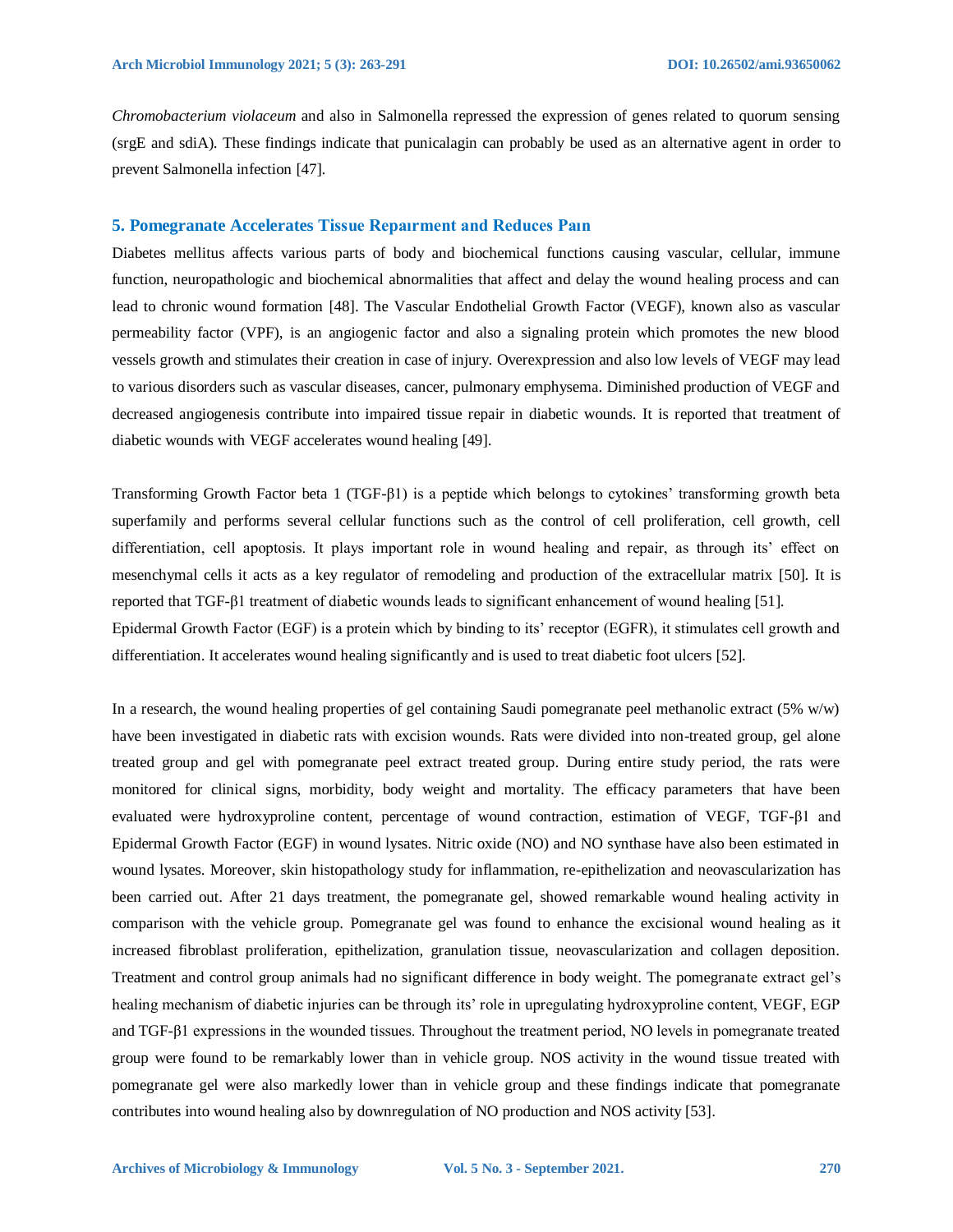In a study, pomegranate peel polyphenol gel (30% polyphenol mass fraction) has been applied on cutaneous wounds of alloxan-induced diabetic rats for 21 days and histological characteristics and wound closure rates were determined in order to evaluate its' wound treatment efficacy. The results showed that the wound closure process was remarkably shortened in the pomegranate treated rats. Histological examination showed that the pomegranate peel polyphenol gel enhanced collagen regeneration, increased vascularization, fibroblast infiltration and epithelialization in the diabetic wound aria, indicating that probably pomegranate peel polyphenol gel could possibly consist an alternative beneficial medicine for treatment of wounds associated with diabetes [54].

In a study the wound healing efficacy of diethyl ether extracts of pomegranate (Punica granatum Linn) flowers and Malva sylvestris Linn flowers have been investigated on wounded diabetic male Wistar rats.6 groups of rats have been used. In group I, healthy wounded rats were administrated with simple ointment base. In group II (control group) diabetic rats were treated with simple ointment base. In groups III and IV there were diabetic rats which were treated each by one of the natural extracts (pomegranate or malva). In group V diabetic animals received simple base ointment containing a 1:1 mixture of the two extracts and in group VI diabetic animals were administrated with nitrofurazone, a standard drug. Histopathological studies showed that all the natural extract treated rats showed remarkable decrease in wound aria, compared to the control and compared to the nitrofurazone group. Among the natural extract groups the best results were given by pomegranate flower extract and malva flower extract as on day 18 the wounds were completely healed. On day 18, the wound arias of the animals treated with the 1:1 extract mixture and with nitrofurazone were  $0.112 \pm 0.033$  cm2 and  $0.711 \pm 1.004$  cm2 respectively. These results indicate that pomegranate flowers extracts can be used in order to manage diabetic wounds [16].

Recurrent aphthous stomatitis is a chronic oral mucosa inflammation characterized by recurrent ulcerations and is primarily affecting the non-keratinized mucosa [35]. There are various predisposing and risk factors that contribute in recurrent aphthous stomatitis pathogenesis such as microbial or immunologic factors, hematologic abnormalities, genetic predisposition, hormonal state, stress and trauma [55].

In a research, aphthous stomatitis patients with no systemic diseases and without any other medication, were treated with pomegranate muco-adhensive gel, with commercial oral paste and placebo gel and the results were compared among the groups. It was found that in the pomegranate gel group the pain relief time was significantly shorter than the placebo group and slightly shorter than the commercial oral paste group. Besides, the wound healing time was remarkably shorter than placebo and commercial paste group [8].

In a research, 20 recurrent aphthous stomatitis patients were treated daily with gel containing pomegranate extract 10%, while other 20 patients were treated with placebo gel. The results showed that there was remarkable difference between two groups in the mean time of complete healing (the period from day 0 to the day which the ulcer was completely healed without any scar and the fibrinopurulent membrane is disappeared). For the pomegranate treated group were needed for complete healing  $5.3 \pm 0.81$  days and for the placebo group were needed  $8.6 \pm 0.99$  days. The pain elimination time for pomegranate group was  $3.4 \pm 1.09$  days and for placebo group  $5.9 \pm 0.6$  days [55].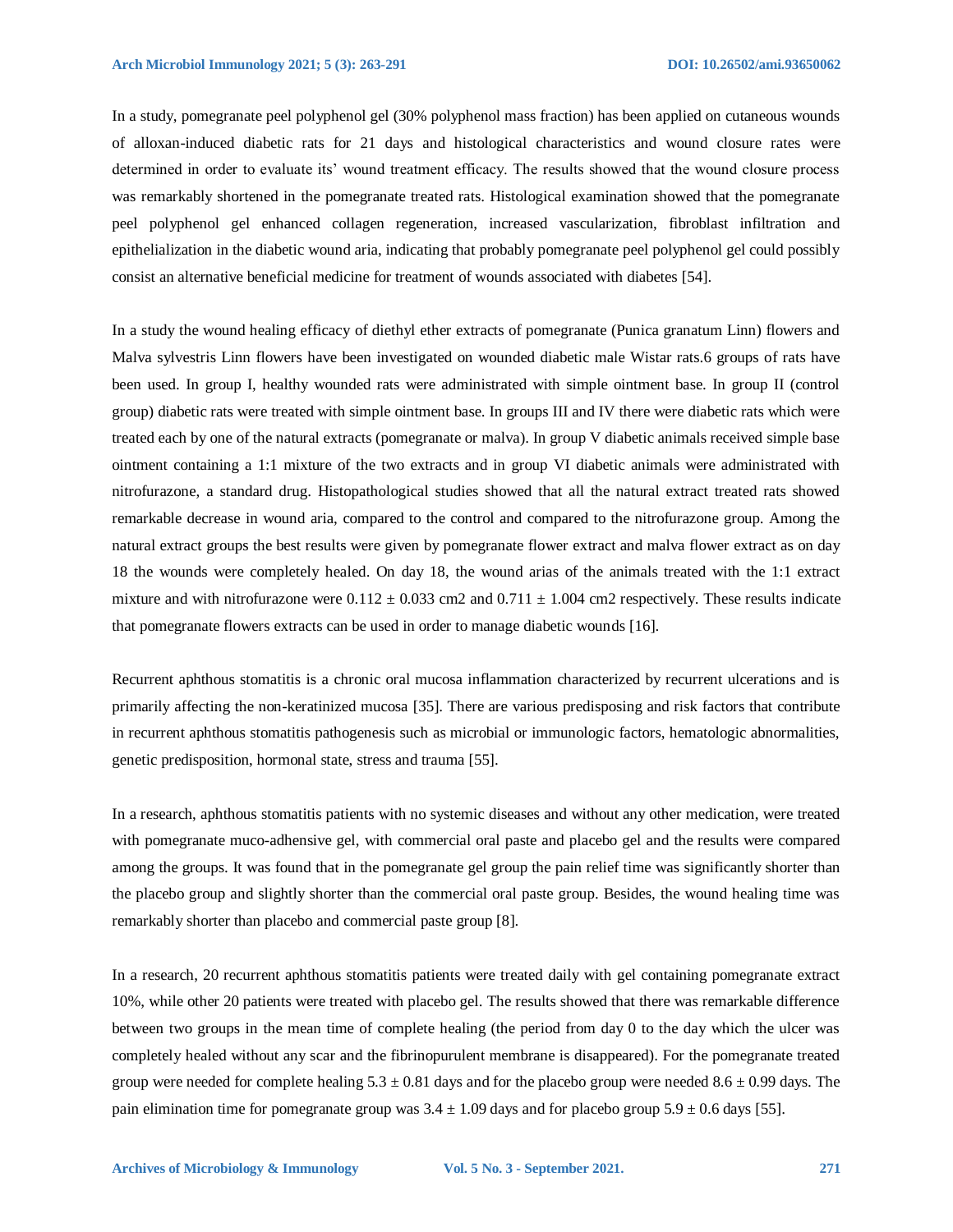In another research, 28 recurrent aphthous stomatitis patients applied twice a day for a week pomegranate peel extract gel 10% while 28 other patients were treated with placebo gel. Pomegranate peel extract was found to be remarkably effective in decreasing the ulcer size, pain and the healing duration over the period of a week. These results indicate that pomegranate peel extract in oral gel form, could be used for aphthous ulcers' management [13]. The pomegranate varieties' Pleniflora, Sweet Alak and Saveh Black therapeutic effect on minor recurrent aphthous stomatitis has been evaluated and was found that the best results were given by Pleniflora variety as its' water and alcoholic extracts reduced significantly the pain, the complete treatment time and the patients who participated the experiment characterized the treatment meaningfully satisfactory [56].

Oral Lichen Planus (OLP) is a chronic inflammatory disease and is characterized by ulceration, mucosal erythema, alleviate symptoms and there is risk of cancer if it is not treated [57]. In a study, patients with atrophic OLP were divided into 3 groups which were treated with a commercial corticosteroid gel (control group), topical pomegranate seed extract gel and topical pomegranate peel extract gel. In each group, were checked before and after application the pain, the sign scores and the health impact profile (OHIP-14) [6]. OHIP-14 is a questionnaire that is used in several branches of dentistry and it is a reliable tool in order to measure oral health and to predict clinical deterioration in the patients [58]. There was remarkable decrease in OHIP-14 values in seed and peel group compared with corticosteroid group that happens probably due to high concentration of tannins and polyphenols in pomegranate, that enhance DNA, protein and collagen production. It is referred that the high concentration of these phytochemicals in pomegranate accelerate the wound healing as it is stimulating the production and movement of fibroblasts and enhances angiogenesis. Patients in the peel and seed groups had similar results in pain decrease which were also better than those of the commercial corticosteroid gel [6]. Corticosteroid therapy is important to be mentioned that has various side effects such as hyperglycemia, hypertension, hematologic, immunologic, while pomegranate has no side effects and also is benefiting these affected factors [59, 19].

In a study, ointments containing 2.5%, 5% and 10% of whole fruit pomegranate extract standardized with 40% ellagic acid, were topically administrated to Rattus norvegicus with deep second-degree burn wounds in order to evaluate their wound healing efficacy. In microscopic observation of the wound healing process on the collagen was seen that the ointment containing 10% of the extract gave the better results characterized by high density of collagen with a good arrangement and complete and mature epithelium, angiogenesis and low number of inflammatory cells. These results are probably due to phytochemicals with antioxidant, anti-bacterial and anti-inflammatory properties The pomegranate results were better than those of the silver sulfadiazine group, the positive control group, where were observed delayed and incomplete epithelialization, not very good collagen formation and retardation of wound contracture. More over must be mentioned that silver sulfadiazine causes some systemic complications as side effects, such as neutropenia, crystalluria, erythema sultiforme and methemoglobinemia [60]. It also causes allergic reactions, [61] pathogens growth, [62] ulcers, sores or white spots on the lips or in the mouth, stomach pains, unusual weakness and tiredness, [63] while pomegranate is found to have antiallergic and antimicrobial properties [64, 18] to treat mouth ulcers, gastroenterological problems and also it strengthens immune system and treats weakness and tiredness [65, 66, 67].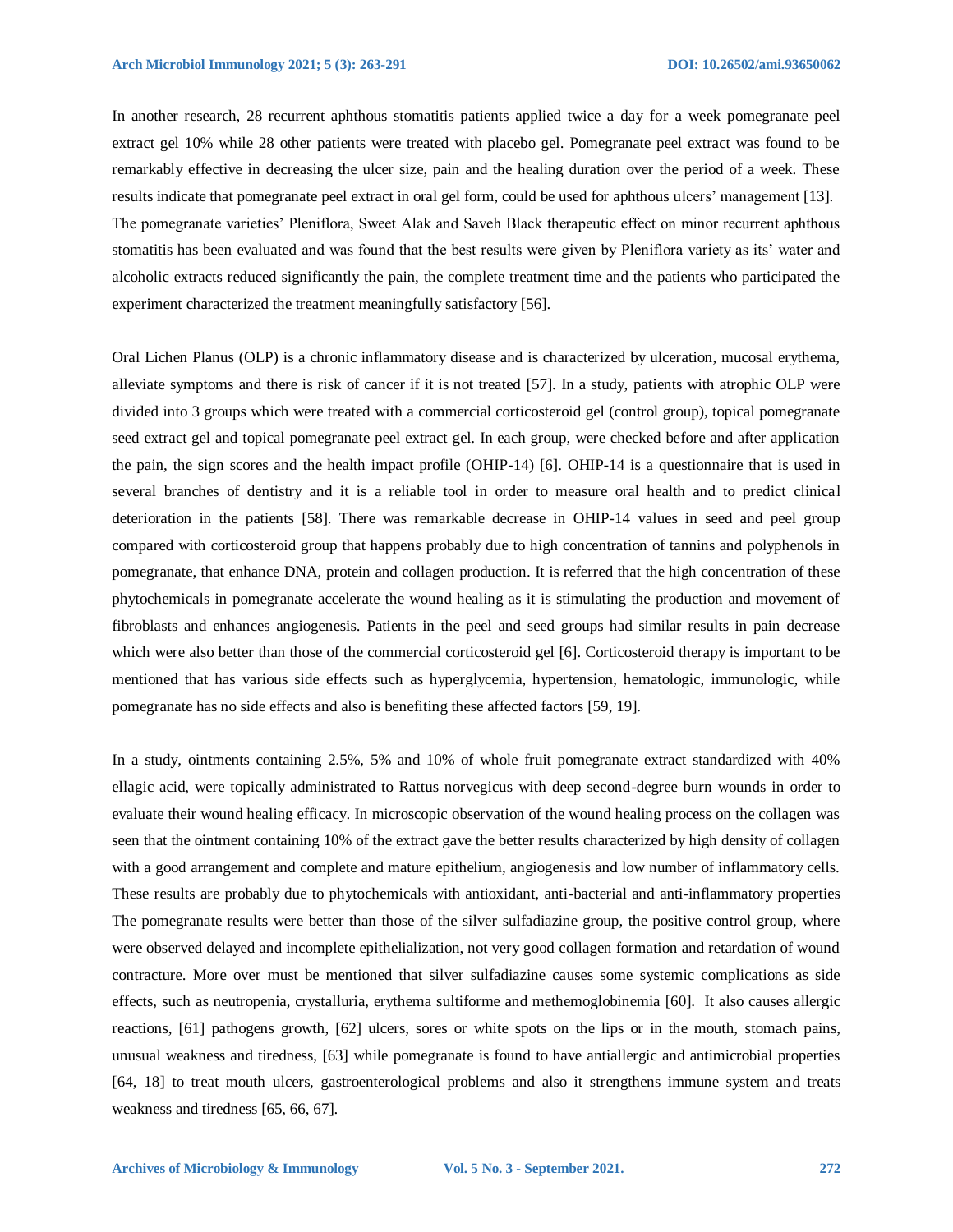In another study, the wound healing efficacy of pomegranate peel extract on second-degree burn wounds on Wistar rats has been evaluated and compared to the 1% silver sulfadiazine healing impact on rats with second-degree burn wounds. After 21 days treatment the results showed that at the pomegranate group the average wound region was  $0.21 \pm 0.07$ cm2, much smaller than the silver sulfadiazine group with  $1.15 \pm 0.1$ cm2, while the average wound aria at the control group was 2.42± 0.2cm2. Antibacterial test showed that the Minimum Inhibitory Concentration (MIC) in pomegranate treated rats on *Escherichia coli, Pseudomonas aeruginosa* and *Staphyloccocus aureus* was 6.25, 12.5 and 6.25 mg•mL-1 respectively. Histological results showed that with both pomegranate and silver sulfadiazine treatment the inflammatory cells were remarkably reduced and exchanged by new granulation tissue while at the control group there was still high inflammatory cell infiltration [68].

Creams containing pomegranate flower extract 5% and 10% were administrated to Wistar rats with thermal burn injuries in order to evaluate the wound healing activity and the results were compared to those of 1% silver sulfadiazine cream. All formulations were administrated once daily until complete healing. It was found that the wounds' average size decrease on the 15th day of treatment was higher in the pomegranate treated groups than in in silver sulfadiazine group. The genesis of horizontally oriented collagen fibers having the appropriate strength and tension in the scar tissue that has been observed in both pomegranate flower treated groups (5 and 10%), was better than this in the silver sulfadiazine group, indicating that pomegranate flower extract could be used as an alternative drug in treating burn injuries [69].

In an *in vivo* study, the wound healing properties of standardized pomegranate rind extract powder (5 and 2.5%w/w) and its' major antioxidant compound, ellagic acid in equivalent amount as it exists in the extract (0.65 and 0.325%w/w) have been investigated in three different types of wounds, linear incision, excision and burn wounds of Wistar rats. Both the extract and ellagic acid in doses used were found to increase the tensile strength of the incision wound by a maximum of 35.43 and 31.82% respectively. The rind extract at 5 and 2.5% w/w was found to accelerate the wound contraction of the burn and excision wound, while the ellagic acid was effective only at 0.65% in these two wound models. Further assays showed that the rind extract enhanced collagen synthesis by a maximum of 21.83 mg/g and dose-dependently inhibited the neutrophil infiltration. The isolated ellagic acid on the other hand was not effective in increasing collagen accumulation and its' inhibitory properties on neutrophil infiltration were found milder [70]. The wound healing properties of the standardized rind extract were found superior to the isolated ellagic acid's properties indicating that synergic action among the extracts' constituents occurs.

In a research, the wound healing potential of pomegranate, myrrh, henna extracts and their blend ointments were assessed in excision and also dead space wound models in rats and the results were compared to those of a commercial gentamycin ointment. Each natural extract and their blend were used in ointment formulations with total concentration 15% w/w. Results showed that the percentage of wound contraction from days 16-20 was 93.55– 100%, 88.35–99.52%, 85.90–98.5%, 97.30–100% and 90.25–100% for pomegranate, myrrh, henna, extracts blend and gentamycin respectively. Pomegranate seems to be more potent than myrrh and henna and comparable to commercial gentamycin in wound healing. The natural extracts' blend showed the highest efficacy among all natural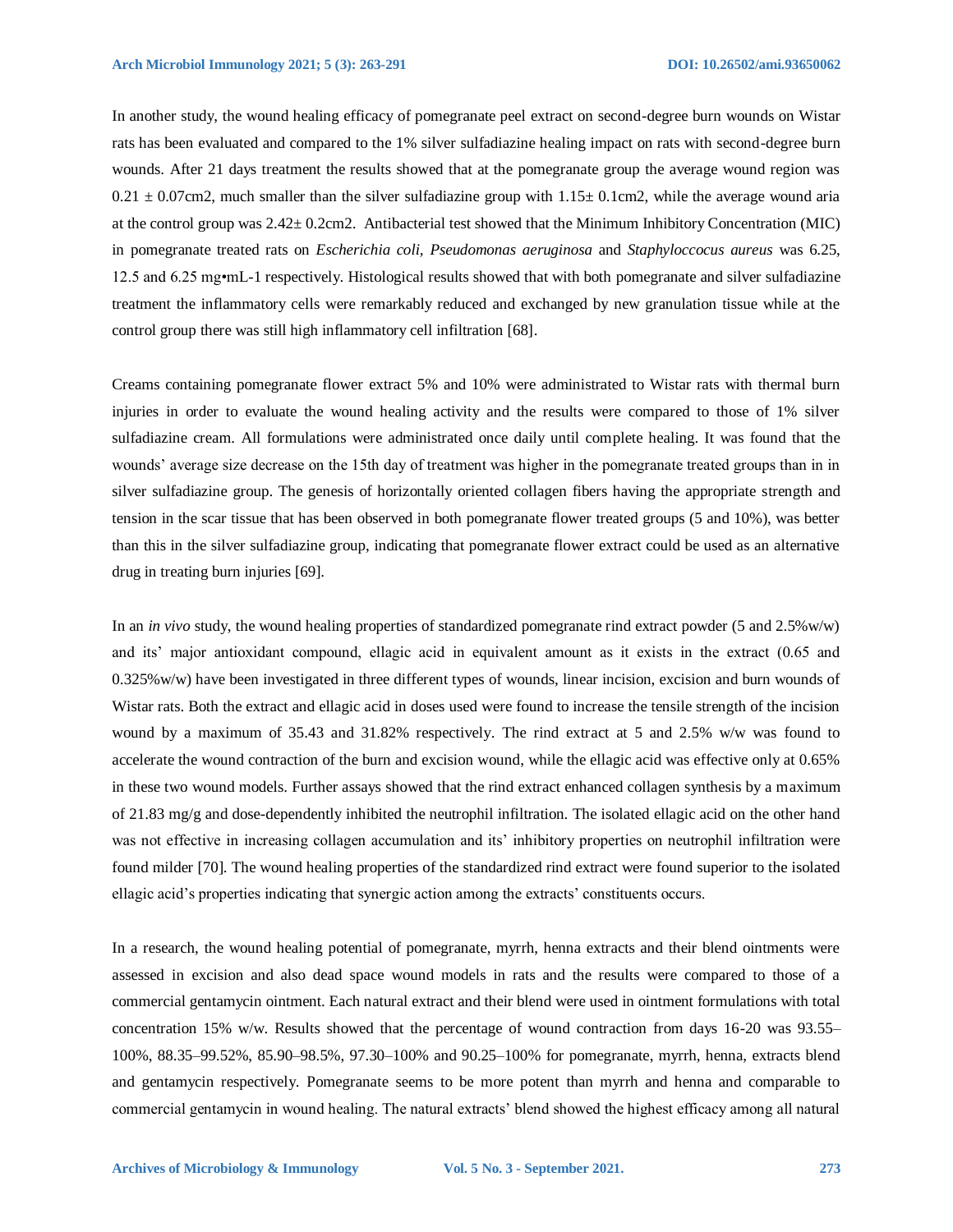extracts indicating synergistic action and also gave better results than the commercial gentamycin. Moreover, the blended formulation shortened the epithelization period more than the other natural extracts and similarly to gentamicin formulation. Histological study of excision biopsy at day 24, showed healed skin structures with normal epithelization and fibrosis within the dermis in groups treated with natural extracts and gentamycin formulations. Besides, all formulations showed antimicrobial activities against Candida, Staphylococcus aureus and Escherichia coli [71]. The side effects that are referred for gentamycin are transient rise of creatinine, acute kidney injury that in some few cases are non-reversible, while pomegranate is found to be safe in the safety test that have been carried out [72, 18].

Methanolic extract of dried pomegranate peel containing 44% phenolic compounds (34.03% gallic acid and 3.31% catechin), has been used to form 2.5% and 5.0% w/w gels that were daily topically administrated for 15 days on excision wounds of Wistar rats and the wound healing activity was evaluated by measuring the skin contraction percentage and by collagen content estimation in terms of hydroxyproline content. The negative control did not get any gel treatment, the positive control got blank gel and there was also a group that was treated with silver sulfadiazine at a dose of 2.5 mg/day. The results showed that both 2.5% and 5% pomegranate gels gave better wound contraction results than the silver sulfadiazine as at day 9, the wound contraction was 58.42%, 69.42% and 48.52% for pomegranate 2.5%, 5.0% and silver sulfadiazine respectively. Negative control had 22.5% and positive 46%. In 15th day, the pomegranate 2.5, 5.0 and sulfadiazine groups had wound contraction 96.33%, 100.00% and 90.05%. Histopathological studies on 8th day showed that there was remarkable healing of the wounds of rats administrated with the extracts. The hydroxyproline amount was increased by twofold in the group that received the 5.0% pomegranate gel and the complete healing in this group was after 10 days, while in the 2.5% pomegranate gel group there was complete healing after 12 days and in the positive control group that received the blank gel, after 16-18 days [73].

In an *in vivo* study, ointment containing 5% w/w methanolic pomegranate peel extract was daily, topically administrated to guinea pigs with excision wounds, in order to evaluate its' wound healing efficacy. DNA and protein content of granulation tissues show the protein synthesis levels and cellular proliferation. The pomegranate ointment treated animals were found to have higher DNA and protein content and similar to cetrimide cream, compared with untreated controls indicating that pomegranate extract peel stimulates cellular proliferation. Histopathological study showed that by day 12, both pomegranate ointment and cetrimide cream have led to welladvanced granulation tissue organization and epithelialization. In both pomegranate and cetrimide treated animals, the original tissue regeneration was found to be markedly faster and the contraction of wounds was significant compared to controls, without any inflammation, oedema or congestion [74].

Eucerin cream containing pomegranate seed hydralcoholic extract (2%, 5%, 10%) and also purified extract 75% were topically administrated twice daily in wounded rabbits and the results were compared to those of non-treated group (control), eucerin ointment group (negative control), 1% phenytoin group (positive control) and 0.1% betamethasone ointment. The results showed that Eucerin cream containing 10% pomegranate extract had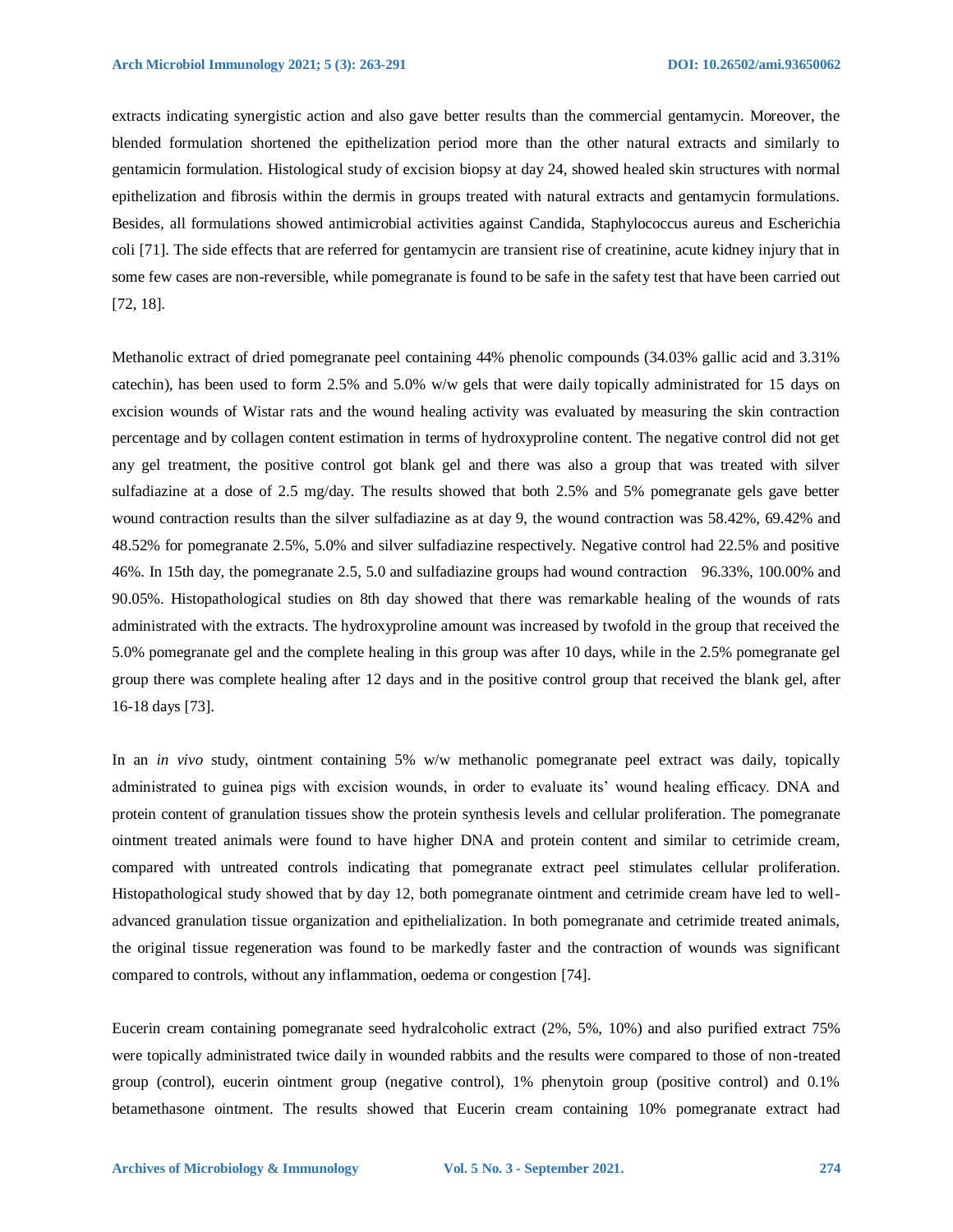comparable wound healing activity to the commercial phenytoin. Treatment with 10% pomegranate cream and phenytoin cream was found to lead to the optimum hydroxyproline formation, while in the other groups low effect on hydroxyproline constitution has been observed. In both 10% pomegranate and phenytoin groups, the highest tissue strength and resistance to stretching have been observed, compared to other groups. Betamethasone showed the least resistance to stretching. The healing time for the 10% pomegranate extract cream was 12 days while for Eucerin group was 21 days. Pomegranates wound healing efficacy is attributed to tannins, flavonoids, punicic acid and phytoestrogen [75]. While pomegranate has no side effects as safety tests have shown, betamethasone and phenytoin cause various adverse effects. Betamethasone ointment is referred to cause skin dryness, irritation, stinging, itching, small white or red bumps on the skin, unwanted hair growth, acne, redness, swelling, or other skin infection signs, severe rash, elevated blood pressure, tiredness, vertigo [18, 76, 77]. Phenytoin may cause various side effects and some of them are severe. Common side effects include hirsutism, gingival hyperplasia and coarsening of the facies. Rarer cutaneous adverse effects are purple-hand syndrome, drug-induced lupus, IgA bullous dermatosis and pigmentary alterations. Besides, it may cause generalized cutaneous eruptions such as Stevens-Johnson syndrome, maculopapular exanthem, toxic epidermal necrolysis, generalized exfoliative dermatitis, fixed-drug eruptions and vasculitis. It is also referred to alter mineral and vitamins levels. Moreover, phenytoin is associated with Pseudolymphoma or rarely malignant lymphoma and also with hypersensitivity syndrome that is manifested by lymphadenopathy, rash and fever [78].

In a study, 60 male Wistar rats with full-thickness incision wounds were divided into 5 groups of 12 rats each and they were topically administrated with hydralcoholic extract of top layer pomegranate peel, hydralcoholic extract of pulp, extract of peel and pulp, Eucerin (control group) and phenytoin. In all pomegranate and phenytoin treated groups, remarkable wound healing has been observed in comparison to the control group. Among all groups, the best wound healing results were given by pomegranate peel extract and phenytoin. Different plant parts, having different chemical composition, they also have different effects in wound healing. The peel top layer extract enhanced remarkably the wound healing process while the pulp was less effective Histological examination showed that the pomegranate peel extract accelerated the wound healing process by decreasing the immune cells' count and by accelerating the fibroblast migration to the wounded tissue. The peel and the pulp-peel extract (to a lesser extent) improved significantly the wound's visual attributes and also the general health of the rats [15].

The antioxidant activity and gingival wound healing efficacy of punicalagin and pomegranate extract alone and also combined with Zn(II) has been evaluated in a study and punicalagin was found to be superior antioxidant than the rind extract with IC50 DPPH 6.04 $\pm$ 0.29 and 10  $\pm$  0.44 for punicalagin and rind extract respectively and also for punicalagin with Zn(II) and rind extract with Zn(II) IC50 DPPH values were found to be 8.1±0.27 and 6.99±0.20 while for ascorbic acid (control) IC50 was  $8.31\pm0.64$ . Zinc combination improved the antioxidant activity of the rind extract, yet no essential difference has been noticed in the case of punicalagin. The results showed that rind extract and punicalagin combined with Zn(II) (0.1mM) decreased markedly fibroblast viability, while 0.1 mM Zn(II) alone did not reduce viability. Fibroblast treatment with rind extract or punicalagin alone decreased cell viability dose dependently at high concentrations, yet in low concentrations neither punicalagin nor rind extract influenced it [34].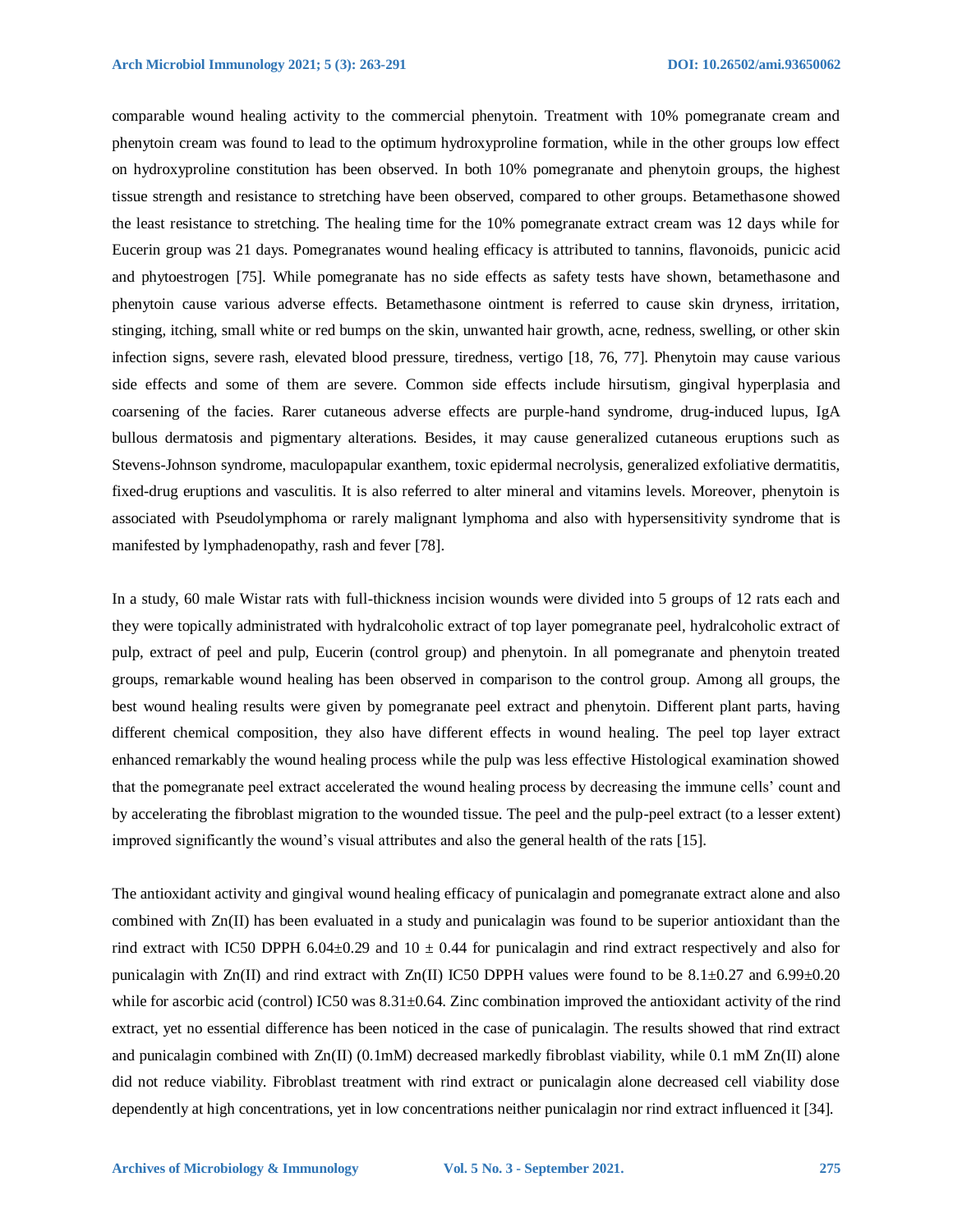An open wound for long time may be an environment that is favoring growth of tumors, so wound healing is important. In research has been shown that pomegranate aqueous and lipophilic fractions facilitating skin repair, by different ways as aqueous fractions promote regeneration of dermis and lipophilic the regeneration of epidermis. On monolayers and human skin organ cultures and were evaluated for their wound healing ability aqueous fractions from pomegranate peel and fermented juice and also lipophilic fractions from pomegranate seeds. The seed oil's use on the monolayer cultures resulted in stimulating of the proliferation of keratinocytes which guided in mild thickening of epidermis and it didn't have any effect on the fibroblast function. The pomegranate peel extract mostly and lesser the fermented juice and seed cake extracts were found to stimulate the synthesis of type I procollagen. Besides they inhibited the production by dermal fibroblasts of matrix metalloproteinase-1 (MMP-1) interstitial collagenase. They didn't stimulate keratin proliferation [7].

Indomethacin is a non-steroidal anti-inflammatory drug with analgesic and antipyretic activity that induces gastric ulcers as side effect [79]. In a study, in order to evaluate the gastroprotective activity of aqueous methanolic pomegranate flowers' extract, Wistar rats were orally administrated with the extract at doses of 490 and 980 mg/kg bw and 1 hour later ulcers were induced with indomethacin, aspirin and alcohol. The extract was rich in tannins, flavonoids and saponin. The results showed that at both doses the extract reduced markedly the ulcer lesion index at ulcers caused by aspirin, indomethacin and alcohol. Total acidity also decreased. The pomegranates' gastroprotective properties are attributed to flavonoids, tannins and saponin. Tannins are referred to form complexes with polysaccharides and proteins and create thus a protective layer on epithelial tissues that prevents from bleeding and accelerates healing process [80, 36].

In another similar study, Wistar albino rats were orally pretreated with methanolic extracts of pomegranate peel of three Iranian cultivars (Poost-Sefid-Shirin, Tabestani Torsh, Poost Siyah Torsh), at doses of 25, 50 and 100 mg/kg for 15 days, and the treatment was followed by indomethacin administration (50mg/kg), in order to test the pomegranate extracts' antiulcerogenic activity. It was found that with the peel extract treatments at all doses the gastric mucosa was protected against the indomethacin induced damage, while in the control group the incidence of ulceration was 100%. The best results among all extracts were given by the Tabestani Torsh cultivar, at dosage of 50mg/kg, that inhibited significantly the peptic ulcer formation compared to the control group. Tabestani Torsh (50mg/kg) gave the lower ulcer index  $(5.4\pm 0.55)$  and also reduced hemorrhage and the polymorphonuclear leucocytes infiltration that cause tissue damage during the inflammation precess. These results indicate that pomegranate peel extract and especially of Tabestani Torsh cultivar can be used for prevention of ulcers induced by indomethacin [81].

Pomegranate seed extract has been orally administrated in adult New Zealand rabbits with surgically caused full thickness skin wounds and the progress of epithelization and presence of infection were evaluated macroscopically. The dose used was 100 mg/kg body weight and the treatment lasted 20 days. The results showed that on the 5th, 10th, 15th and 20th days the average wound region was considerable decreased in the pomegranate treated animals contrasted to the control group. On the 20th day the wound contraction and epithelialization were higher in the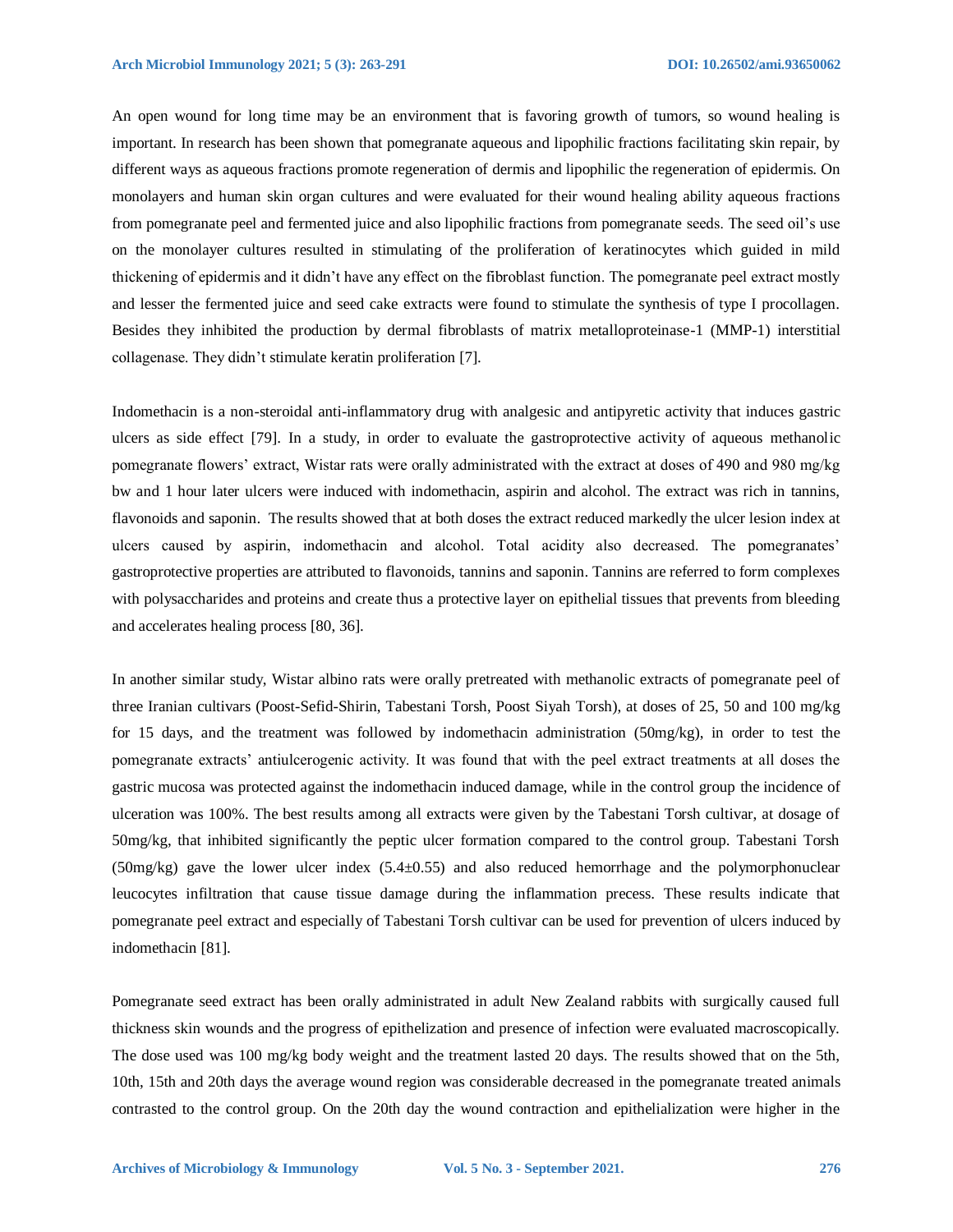pomegranate group. All the pomegranate treated rabbits were found to have entire collagen amassment, granulation tissue creation and re-epithelialization in contrast to the controls. Inflammatory cell infiltration in the control group was higher than pomegranate group. Moreover, in the pomegranate treated groups there was increase of the antioxidant enzymes' glutathione and glutathione peroxidase levels and enhancement of catalase's activity has also been observed [82].

12 male albino Wistar rats with wounds on dorsal thoracic region (size 400 mm2) were divided into 3 groups of 4 rats each one. Group 1 rats were administrated with dried powder of pomegranate rind, group 2 with commercial antibiotic containing fusidic acid and group 3 with Vaseline. Pomegranate rind powder was found to exhibit highly significant activity in comparation with commercial medicine and Vaseline group. All rats of the groups 1, 2 and 3 were healed by 15, 17 and 21 days respectively. TLC analysis of the pomegranate rind extract revealed the presence of gallic acid, salicylic acid, rutin and quercetin and the significant wound healing activity may be because of the presence of these phenolics [83]. Fusidic acid in ointments and creams usually does not have side effects, except some few cases that skin irritation is reported, [84] yet its' efficacy in wound healing was lower than pomegranate's. In a research, methanolic pomegranate peel powder extract rich in polyphenolic compounds was combined with Manuka honey or lyophilized multiflora honey, bee venom and also with polyvinyl alcohol, in order to develop a new nanofibrous wound dressing. The formations were prepared at the following concentrations: (Manuka honey/peel extract/polyvinyl alcohol) ((10 %/1 %/12 %), (20 %/2 %/10.5 %) and (25 %/2.5 %/9.7 %), (Manuka honey/peel extract/bee venom/polyvinyl alcohol) ((25 %/2.5 %/0.01 %/9.7 %) and lyophilized multiflora honey/peel extract/bee venom/polyvinyl alcohol) (25 %/2.5 %/0.01 %/9.7 %). All formulas showed remarkable antibacterial activity against E. coli and S. aureus, while no cytotoxicity has been observed. In the in vivo wound healing study that has been carried out, the increased percentage of wound closure at the test groups compared to the negative control and also the histological examination showed that there was significant enhancement of healing process in all groups, with the Manuka honey/pomegranate/bee venom nanofibers to give the best results and to be considered thus as very promising alternative wound healing agent [85].

In a study, the wound healing efficacy of bio interactive membranes containing standard pomegranate extracts on surgical wounds of adult male Rattus norvegicus albinus Wistar rats has been evaluated and compared to the wound healing efficacy of simple gelatin-based membranes. 60 rats were divided into 3 groups of 20 rats each, the control group with undressed wounds, the group with wounds dressed by gelatin-based membranes and pomegranate extract gelatin-based membranes and healing process was observed in 3, 7. 14. 21 days. The standard extract, containing 41.67 mg/g ellagic acid and 32.24 mg/g gallic acid showed remarkable antioxidant activity with IC50 value to be 1.715 μg/mL. Significant differences in inflammatory response have been observed with pomegranate group to give the best results compared to others. In comparation with gelatin-based membranes, pomegranate membranes showed higher maximal tension and swelling index and also lower water vapor permeability. Besides, the pomegranate membrane group showed significant increase in wound contraction that the control groups. However, in the elongation and elastic modulus of both membrane types no difference has been observed. Pomegranate membranes compared to controls promoted important histological processes in the dynamics of wound healing, such as better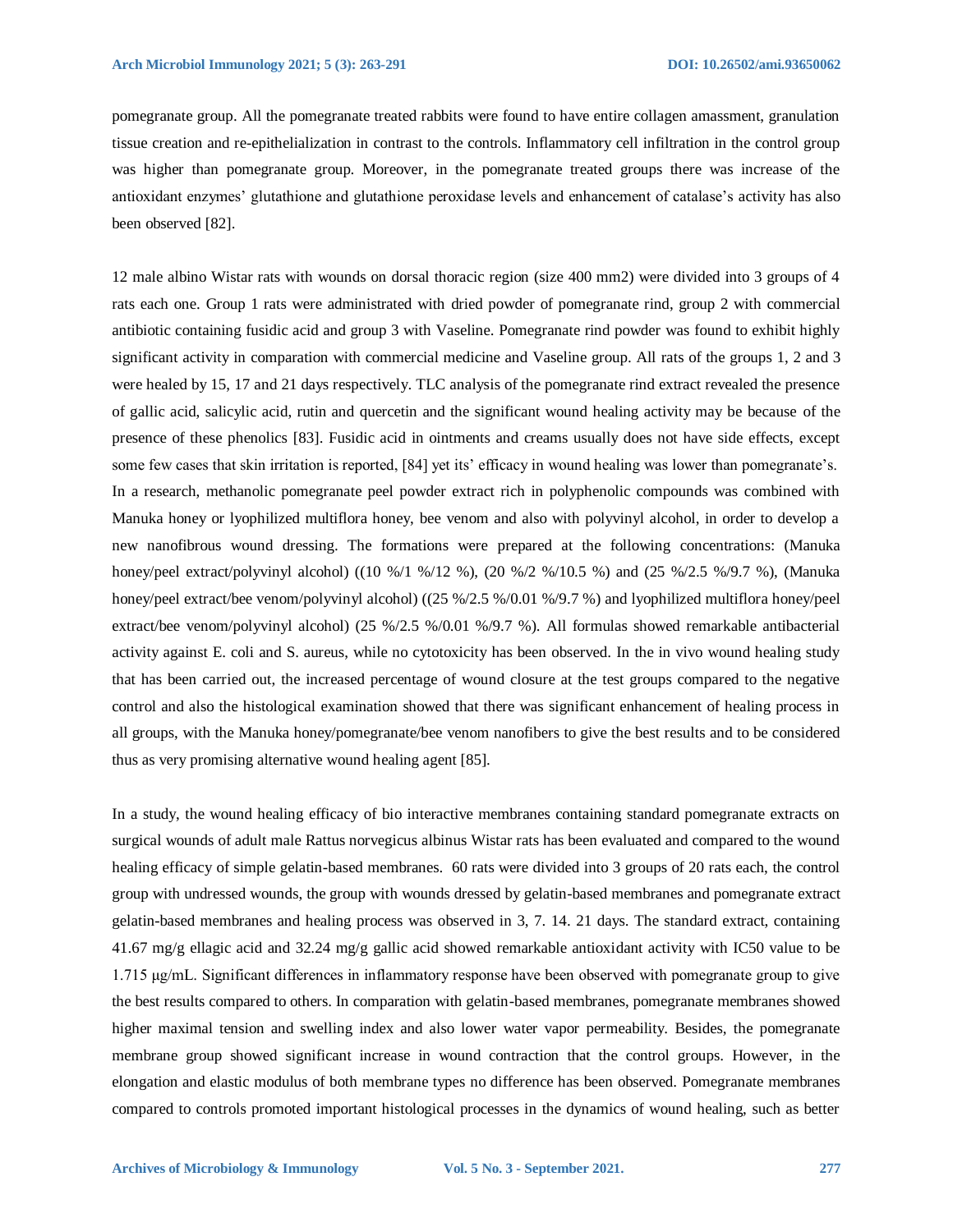collagen deposition and arrangement, improvements in the granular tissue formation and also earlier cutaneous appendages development. These results indicate that biointeractive gelatin-based pomegranate extract membranes have a possible potential for use as wound healing agents [86].

#### **6. Pomegranate Enhances Antıoxıdant Immunıty and Shows Antı-Inflammatory Actıvıty**

Inflammation is the first stage of wound healing process and its' overall function is to destroy and neutralize toxic agents found at the site of the wound and restore the tissue homeostasis. Persistent inflammation though, may contribute to various diseases and disorders and thus is important to be treated [36].

During the wound healing process, oxidants play important role as they provide signaling and defense against microbes. Various inflammatory cells as neutrophils, fibroblasts, macrophages and endothelial cells generate big amounts of superoxide and its' derivatives through the phagocytic isoform of NADPH oxidases. Presence of big amounts of free radicals induces oxidative stress that is responsible for tissue damage and various health issues and thus antioxidants are essential in order to reduce levels of free radicals. It is referred that antioxidants enhance the healing process of infected and non-infected wounds as they reduce the damage caused by free radicals [87].

T-lymphocytes play important role in wound healing as they modulate the fibroblast activity and attenuate dermal scaring during normal healing process [88] the inflammatory levels, influence the differentiation and activation of Tlymphocyte populations. Reactive oxygen species (ROS) have a dual effect on the T-lymphocytes population. Exposure to high ROS levels reduces the T-lymphocyte activation and proliferation, yet intermediate oxidation levels are necessary for the activation, differentiation and also effector functions of lymphocytes. Pomegranate through its' antioxidant nature contributes into reducing inflammatory and prevents the decrease of T-lymphocyte proliferation and their inactivation [89].

Antioxidant supplementation improves immune responses and antioxidant pomegranate is found to be very effective in stimulating and also balancing the immune system, benefiting thus general health and contributing to body's homeostasis [23, 90, 22].

In a research, the effect of pomegranate juice on indomethacin gastric ulcer has been investigated. In the study were used 40 male albino rats that were divided into 4 groups of 10 rats which were treated with pomegranate, vehicle, pomegranate and indomethacin, vehicle and indomethacin. Group I, consisted of healthy rats treated with vehicle for 4 weeks, group II, consisted of healthy rats that consumed 0.5 ml of pomegranate juice (100mg/kg bw) daily for 4 weeks, group III, consisted of healthy rats that were treated with vehicle for 4 weeks and then was injected with indomethacin and group IV, consisted of healthy rats that were receiving 0.5 ml of pomegranate juice (100mg/kg bw) daily for 4 weeks and then was injected with indomethacin. Stomach paraoxonase activity and NO and plasma asymmetric dimethylarginine were determined. Under normal conditions, NO is produced by NOS from its' substrate-L-arginine that is metabolized and produce L-citrulline and amino acid. Yet under pathological conditions, L-arginine is possible to be involved in different pathway, which is catalyzed by protein arginine methyltransferase.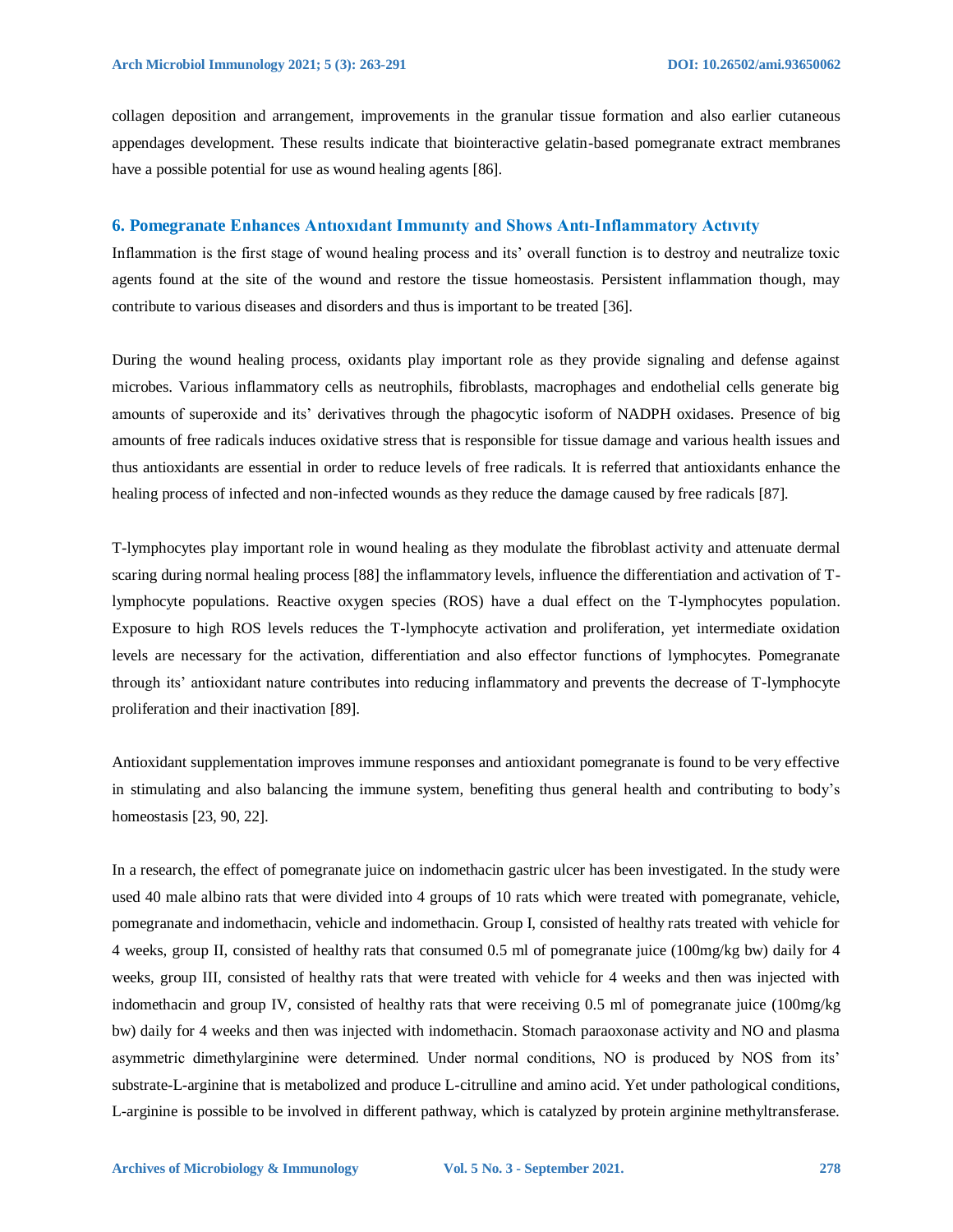In the presence of proteins that contain methylated arginine residues, the activity of protein arginine methyltransferase leads to the formation of asymmetric dimethyl arginine and also of symmetric methyl arginine. The asymmetric dimethyl arginine is referred to act as an endogenous NOS inhibitor, and the inhibition of this enzyme leads to decrease NO production. The excessive accumulation of asymmetric dimethylarginine may reduce the bioavailability of NO in various cells and cause multiple systems' impairment, including gastrointestinal tract. Pomegranate juice administration was found to increase markedly paraoxonase's activity in the treated group in comparation with the indomethacin group and also reduced the levels of asymmetric dimethylarginine that was affecting NO. The antioxidant activity of the juice reduced oxygen radicals' production and release in the vascular wall, inhibited the endothelial activation of sensitive in oxidation genes and also improved the biological action of NO. Data comparation among the groups showed that pomegranate juice decreased ulcer index to 2.16±0.12 showing 69.4% prevention and offering thus remarkable protection against indomethacin induced gastric ulcers[79].

In another study, the role of pomegranate rind ethanolic extract has been investigated as antibacterial agent against 6 bacteria types (*Salmonella typhi, Pseudomonas aeruginosa, Staph aureus, Streptococcus spp., E. coli* and *Klebsiella pneumonia*), as antifungal agent against 4 fungi types (*Aspergillus niger, Aspergillus valvas, Aspergillus fumigates* and Candida) and as wound healing agent in fungi infected incision wounds. 30 adult rabbits were divided into 3 groups, the control and the treated groups. The control group had clean wounds (that have been induced in aseptic conditions) and it was treated with the ethanolic extract of pomegranate rind. The second group wounds were fungi infected and were treated for 14 days with 0.5g of ointment formulated of the extract. The third group wounds were infected by fungi and were treated for 14 days with 0.5g lotion of the pomegranate extract. The results showed that the extract had remarkable antifungal and antibacterial activity against almost every tested fungi and bacteria. In all pomegranate treated groups, remarkable improvement in wound contraction percentage and healing has been observed. The percentage of wound healing on day 14 in control group (not infected wounds) was 100%, in second group (infected wounds treated with ointment) was 98 ±1.26 and in the third group (infected wounds treated with lotion was 94 ±3.12). Moreover, the pomegranate rind extract prevented remarkably oxidative stress by increasing the antioxidant enzymes' glutathione and catalase levels in serum [33].

In our previous work we have presented in detail the anti-inflammatory activity of pomegranate constituents, isolated or in mixture as they are found in extracts and juice where synergistic action may occur. The main pomegranate phytochemicals that possess strong anti-inflammatory properties are urolithins that are produced by gut microbiota while metabolizing ellagic acid and ellagitannins. Other compounds with potent anti-inflammatory activity are procyanidin, kaempferol, luteolin, gallic acid, granatin B, gallagyldilacton and melatonin. Phytochemicals and extracts were found to downregulate significantly the expression of pro-inflammatory cytokines IL-5, IL6, IL-10, IL-8, IL-18, IL-1β, IFN-γ and TNFα. Moreover, the levels of NF-κB, COX, NO, MPO and MMPs are significantly downregulated reducing thus the risk of chronic inflammation. The results of experiments where pomegranate's anti-inflammatory activity was investigated were in several cases similar to those of commercial medicines and sometimes were better. It is very important to mention that while commercial anti-inflammatory medicines as corticosteroids or non-steroidal anti-inflammatory drugs (NSAIDs) may cause various side effects,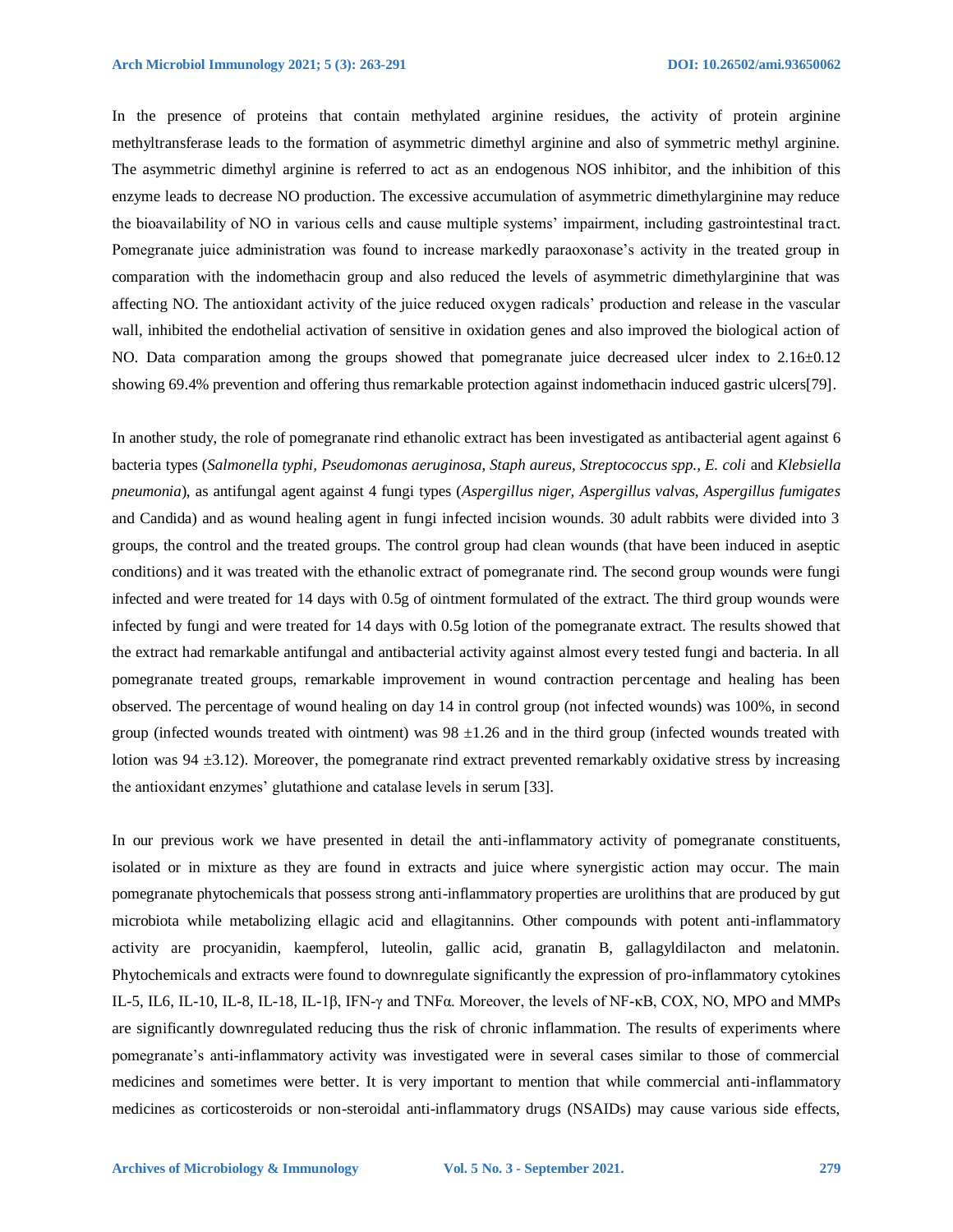pomegranate is safe and is benefiting functions and improving biochemical parameters that the commercial medicines are harming due to adverse effects [36].

## **7. Antibiotics' and Corticosteroids' Side Effects**

The medication that is used in order to treat wounds, includes mostly antibiotics, antiseptics and corticosteroids. Generally, medications may be topical, oral or intravenous. Antibiotics and antiseptics are needed in order to kill the microbes that cause infection or slow their growth and thus prevent the wound infection induce or aggregation [91, 92, 93].

For superficial mild wounds topical antibiotics are used. For mild and moderate wound infections are used oral antibiotics. More severe wound infections are treated with initial parenteral antibiotics. Oral administration is also mentioned for prevention of wound infections [93, 94]

Antibiotics may cause various side effects that may be mild and reversible once medication treatment is over, or severe and possibly irreversible. Some of the side effects referred are stomach pain, gastrointestinal discomfort, nausea, diarrhea, rashes, fever, vomiting, anemia, arthropathies and allergic reactions [95]. Besides, antibiotics are affecting the beneficial gut microbiota, causing dysbiosis that is associated to various serious disorders and diseases[18]. Irreversible side effects include Stevens-Johnson syndrome, aminoglycoside-induced ototoxicity and toxicity secondary to nitrofurantoin. Lipid abnormalities, lipodystrophy, Impaired platelet aggregation, nephrotoxic effects, hepatitis, acute pancreatitis, clinical bleeding, neutropenia, eosinophilia, neuromuscular blockade, muscular tremors and myalgias are also referred to be antibiotic's side effects. The most common acute fatal adverse effects of antibiotics are fatal hepatitis necrosis secondary to trovafloxacin and hypersensitivity reactions that may lead to Stevens-Johnson syndrome or anaphylaxis [95].

Topical use of antibiotics affects mostly the aria that is applied and thus it is less possible to affect the whole body, yet is referred that topical antibiotics' use on clean surgical wounds has not been found to decrease the rate of infection and also it is possible to aggravate open wounds preventing the normal wound healing process. Frequently, the adverse effects of topical antibiotics are irritant in nature, with feeling of burning or stinging. Contact dermatitis is also mentioned as side effect [84, 96, 97, 98].

Short term use of corticosteroids may cause mild to severe adverse effects including cutaneous effects (acne, acanthosis nigricans, ecchymoses after minor trauma), truncal obesity, hypertension, myopathy, weakness, electrolyte abnormalities, pancreatitis, immunologic, neurophysiologic and hematologic effects. Moreover, corticosteroids during treatment may inhibit collagen synthesis and fibroblast growth as they are reducing hydroxyproline production and lead thus to deceased connecting tissue structural stability but this is reversible when the treatment stops. Long term use of corticosteroids may cause more severe side effects such as adrenal insufficiency, ophthalmologic, hepatic and gastrointestinal effects, aseptic joint necrosis, osteoporosis, growth suppression, hyperlipidemia and possibly congenital malformations [99].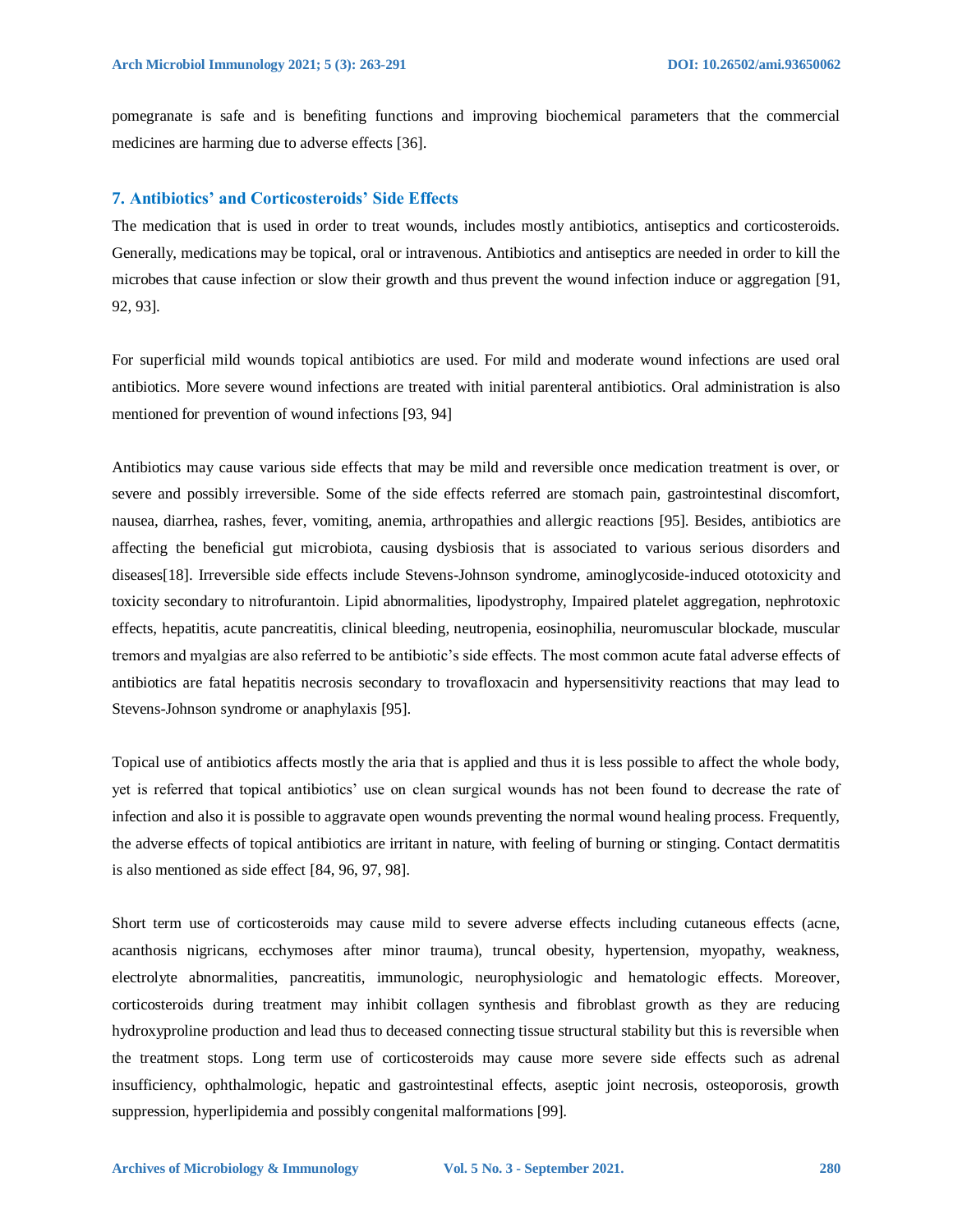Topical steroids that are mostly used for wound treatments, are referred to cause epidermal effects, such as epidermal thinning, melanocyte inhibition, dermal effects such as striae, easy rupture on trauma, blot hemorrhage, stellate scars, prematurely aged skin appearance and also combined epidermal and dermal effects such as atrophy, telangiectasia, striae, purpura, stellate pseudoscars, ulceration, easy bruising. Vascular effects are also referred such as fixed vasodilatation, rebound phenomenon, perioral dermatitis, facial erythema, Rosacea. Moreover, contact allergy can be induced and also ocular effects, decreasing healing of traumatic ulcers, exacerbation of herpetic ulcers and increased susceptibility to bacterial and fungal infections. Hypopigmentation, hyperpigmentation, steroid addiction, rebound flare (psoriasis), delayed wound healing, acneiform eruption, allergic contact dermatitis, alteration of fat distribution (Cushingoid appearance), steroid rebound, urticaria, miliaria are also referred as topical steroids' adverse effects [100].

#### **8. Pomegranate Safety**

Pomegranate extracts, in the doses needed to manifest medicinal properties and were used in traditional medicine, were found to be safe in safety tests that have been carried out [18, 74]. The oral lethal dose 50 (LD50) of pomegranate fruit extract standardized to 30% punicalagins was found to be higher than 5g/kg b w. Intraperitoneal LD50 in mice and rats was 187 and 217 mg/kg b w respectively. In a research Wistar rats were administrated daily by gavage with 0 (controls), 60, 240, 600 mg/kg bw of pomegranate extract standardized to 30% punicalagins. The treatment lasted for 90 days followed by recovery phase of 28 days. Compared to the controls, the extract treatment did not cause any important toxicological changes in the clinical observations, body weights, ophthalmic examinations, feed consumption, body weight gains, organ weights and clinical pathology evaluations. Serum and hematology parameters showed that there were within the normal laboratory limits statistically significant changes compared to controls, which are considered as biological variations and not as toxic effects. In the terminal necropsy were not observed any treatment related gross or histopathology findings. According to these results, the NOAEL (no observable adverse effect level) of the extract is 600mg/kg bw (which is the highest dosage that has been tested). It is also referred that daily oral administration individual weighting 60 kg with punicalagin at dose of 180 mg/kg for 90 days does not cause any side effects [101].

Safety test that has been carried out for pomegranate seed oil showed that there were not noteworthy results for 2g pomegranate seed oil/kg body mass. The cut off worth of LD50 could be considerate as higher than 5g/kg body mass. According to the assessment OECD 423, no marking or categorizing of oral toxicity is needed for the pomegranate seed oil. Punicic acid NOAEL was found to be 50,000 ppm, equivalent to 4.3g pomegranate seed oil/kg body mass/day [2].

In a safety test, female Balb/c mice were administrated by gavage for 22 days with pomegranate peel extract at doses of 0.5, 1.9 and 7.5 mg/kg and also was done a single intradermal injection of 224 mg/kg in one dose. Toxicological studies showed that there were no toxic effects in the epithelial cells layer of larynx, tongue and trachea. No behavioral and no side effects or mortality have been observed on the mice. Repeated extract administrations did not cause any local irritations or alterations of oral mucosa. These results show that pomegranate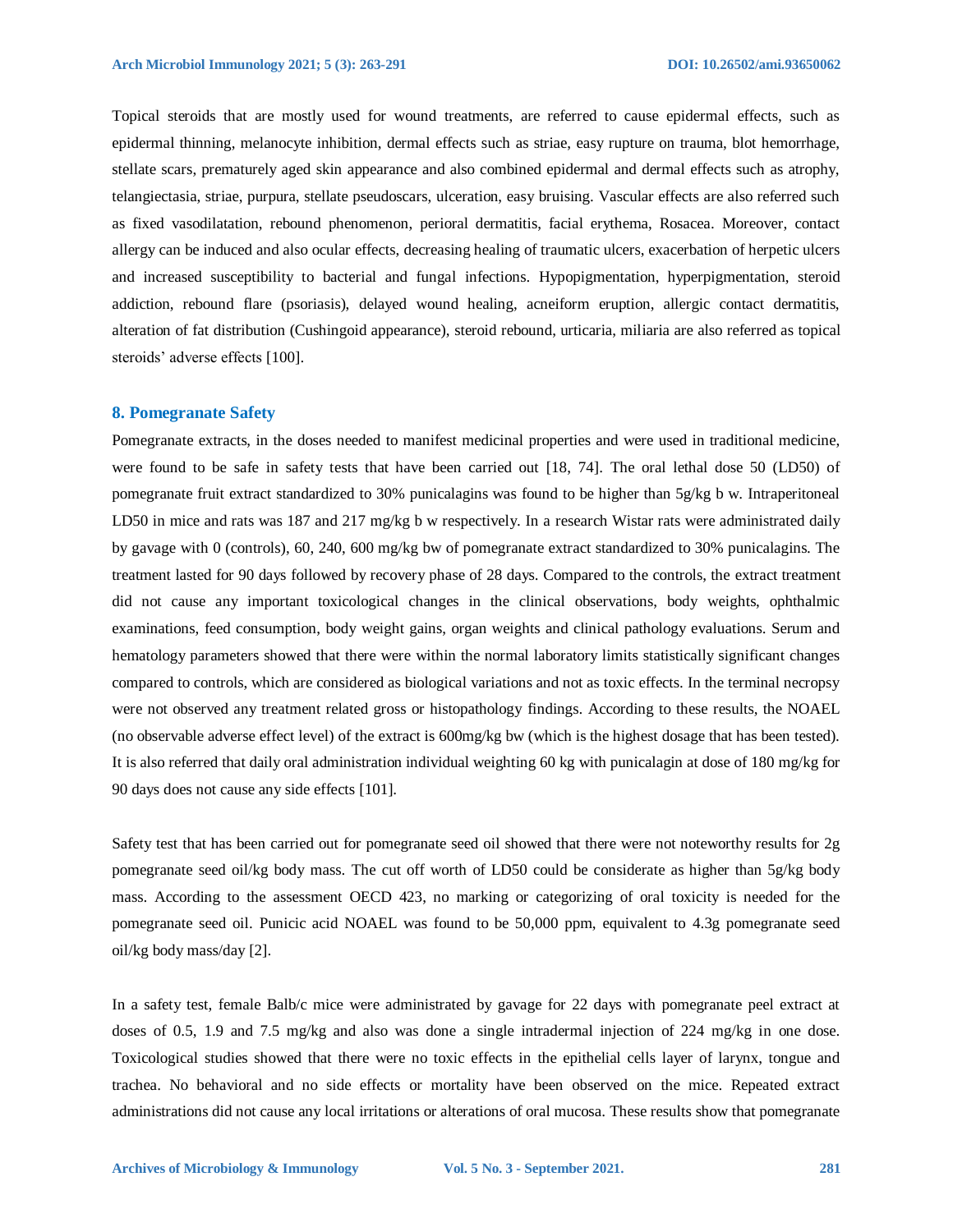peel extract has no toxicity and it is suggested to be used for its' medicinal properties [102].

## **9. Discussion**

Pomegranate juice and plant part extracts (peel, rind, whole fruit, pulp, seed, flower) are found to possess excellent wound healing activity and this high efficacy is the result of the combination of the pomegranate's phytochemicals multiple bioactivities which allow them to get involved at the same time in various biochemical paths and functions that occur in wound aria, and accelerate by multiple ways the healing process. Pomegranate isolated compounds are also mentioned to enhance wound healing as well.

Extracts and phytochemicals are referred to benefit wound closure process in several types of acute and chronic wounds such as surgical, burn, excision, incision, gingival, diabetic, aphthous stomatitis, oral lichen planus wounds and gastric ulcers. Pomegranate extracts and phytochemical treatment accelerates significantly the wound healing process, increases the wound's contraction, shortens the healing duration, enhances DNA, protein, hydroxyproline and collagen production, stimulates type I procollagen synthesis and fibroblasts' production and migration to the wound tissue, leads to very good epithelialization and granulation tissue organization, high density of collagen with good arrangement - genesis of horizontally oriented collagen fibers with the appropriate strength and tension and neovascularization. Pomegranate lipophilic and aqueous fractions are facilitating skin repair by promoting the regeneration of epidermis and dermis respectively. Oral administration protects gastric mucosa and prevents gastric ulceration due to gastroprotective film that is formed by tannins and proteins / polysaccharides on epithelial tissues which prevents from bleeding and accelerates healing process. Moreover, pomegranate administration reduces pain and shortens the time needed for pain relief. The extracts are mentioned to give better results than isolated compounds indicating that synergic action occurs.

Pomegranate treatment of diabetic wounds enhances wound healing process by upregulating the Vascular Endothelial Growth Factor (VEGF), an angiogenic factor, Transforming Growth Factor (TGF-β1) that performs various cellular functions and plays important role in wound healing and the Epidermal Growth Factor (EGF) which also accelerates wound healing.

Apart from tissue regeneration processes, pomegranate phytochemicals are also contributing to the healing process through their antimicrobial properties, as they are highly effective against various microbes that are present in the wounds (acute and chronic) and reducing their count reduce the risk of infection development. Moreover, reducing the count of ulcerogenic bacteria the risk of ulcer formation is also decreased.

Except its' microbicidal activity, pomegranate affects microbes by different ways too, accelerating wound healing process. Over than 90% of chronic wounds contain microbes in biofilms, antibiotic resistant formations that protect bacteria setting them even 1000 times more resistant than their planktonic counterparts, cause chronic inflammation and delay wound healing. Pomegranate is very effective in inhibiting biofilm formation and also disrupts remarkably pre-formed biofilms, decreasing biofilm size, thickness and biomass. More over it is inhibiting quorum sensing and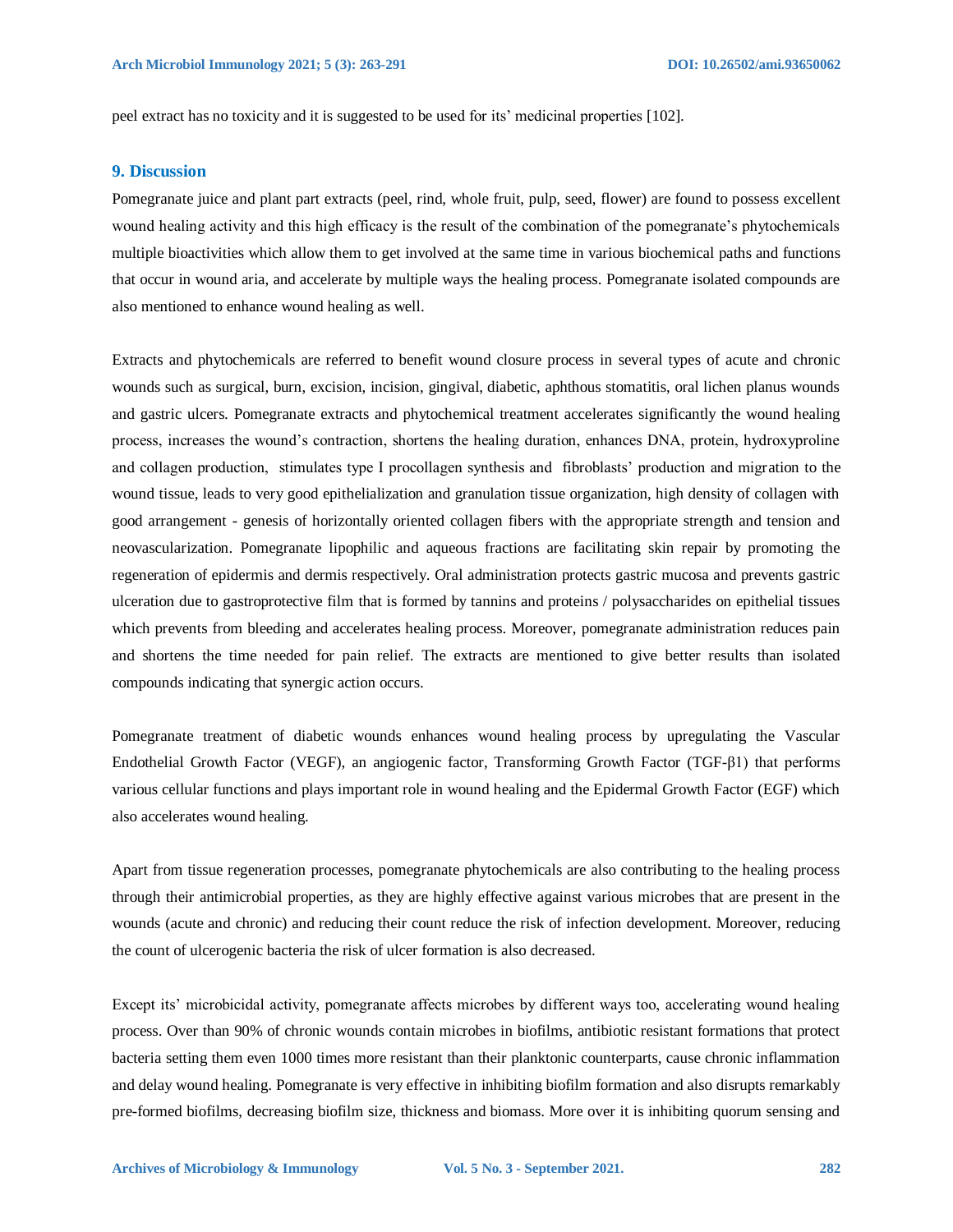bacterial swimming motility that are involved in biofilm formation and this is done through downregulation of specific genes of bacteria that are related to quorum sensing and swimming motility. More specifically, pomegranate treatment is found to decrease significantly the expression of genes associated to virulence through motility, genes involved in N-acylhomoserine lactones that are associated to biofilm formation, motility related genes, quorum sensing related genes. Pomegranate is referred to downregulate the expression of most genes involved in Salmonella virulence. Pomegranates anti-quorum sensing and anti-biofilm activity is referred to be achieved by gene expression downregulation mechanisms and not because of its' antimicrobial activity, as the cell growth and count at the experimental conditions were not affected.

Pomegranate also contributes into wound healing with its' anti-inflammatory, immune stimulating and regulatory properties through its' antioxidant activity. It reduces reactive oxygen radicals and inhibits oxidative stress by increasing the levels of the antioxidant enzymes catalase, glutathione and glutathione peroxidase or it is treating oxidative stress in case it already occurs. It is balancing NOS activity and downregulates NO production. Is also referred that pomegranate inhibits the endothelial activation of genes that predispose to a sensitivity in oxidation. Moreover, pomegranate treatment is found to decrease immune cells count. It is reducing leucocytes infiltration which causes tissue damage during inflammation process. It is also referred that seed oil is stimulating proliferation of keratinocytes that play important role in immune defense against infection.

This remarkable wound healing activity of pomegranate is attributed to its high content in several phytochemicals such as flavanols, flavones, flavanones, isoflavones, flavonols, proanthocyanidins, anthocyanidins, hydroxy-benzoic acids, phenolic acids, hydroxy-cinnamic acids, hydrolysable and non-hydrolysable tannins and alkaloids that possess various bioactivities. Pomegranate in the most cases gave better or comparable results to the commercial medicines, without showing any side effects while antibiotics and corticosteroids cause various side effects that in some cases may be severe.

It is very important to mention that the healthy condition of an organism can be considered as a complex equilibrium among various factors, biochemical parameters and functions and what exactly determines health is not the presence or absence of any factor, parameter or function but their co-existence in an equilibrium that proceeds the functionality of the organism. Inflammatory responses are normal part of wound healing process, yet if inflammation is too excessive, the wound repair is prolonged and this may lead to chronic inflammation that is associated with various disorders and diseases. Oxidants play important role in the wound healing process as they provide signaling and defense against microorganisms; however in high concentrations they cause damage to host cells and may induce or aggravate severe diseases. Pomegranate constituents possessing strong antioxidant, antiinflammatory, immunostimulant and immunomodulatory properties are involved in these biochemical paths contributing to the wound healing process overall.

Pomegranate is referred various times as a regulator. Immunoregulator, and also regulator in other functions and parameters such as lipids in blood or diabetes.[19,23,59] An agent that is affecting the pathological condition and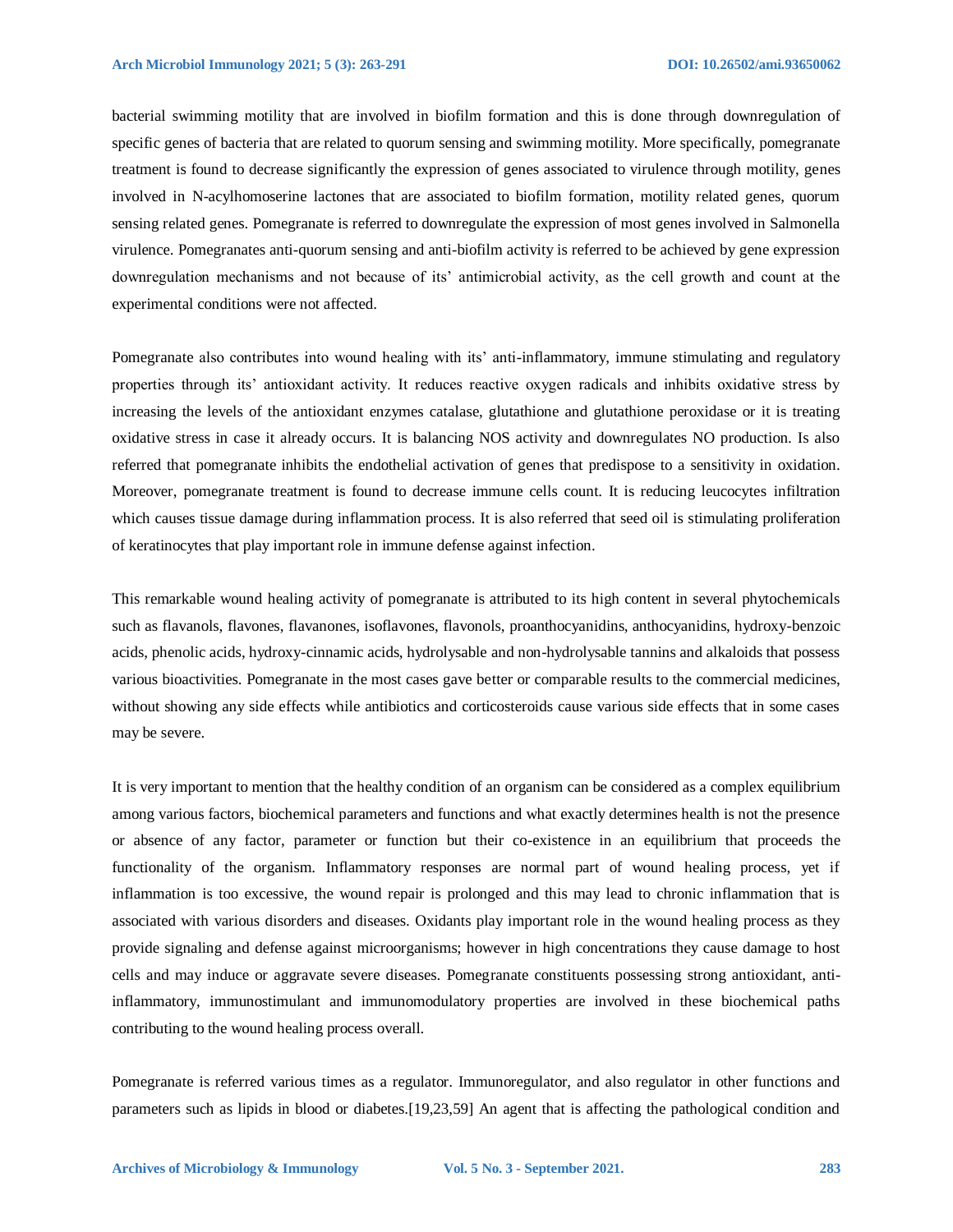not affecting the normal healthy condition. Regulation is superior to simply changing any parameter's value towards any desirable direction, as in the first case there is a tendency to achieve or is achieved the balance needed for homeostasis maintenance and in the second case, parameters' values may change towards desirable direction, yet as there is no "sense" and tendency towards the healthy balanced condition the change may be not beneficial while, depending on dosage, the change may be excessive, leading again to abnormalities while a normal condition can also be affected and disturbed as well.

It is a hypothesis, that as the wound healing process is a complex process with directly and indirectly interdependent (because they consist a functional system) biochemical processes, functions, paths and parameters, it possibly could be managed more sufficiently by agents with more than one bioactivity, or even with more than one compounds possessing different bioactivities (as the functions that occur are also more than one and they differ each other) The use of a simple one compound with one or limited bioactivities, possibly can affect towards the desired direction a function and parameters associated with it, but as the functions are interdependent, it is possible some other functions consequently to be disturbed and that could possibly be manifested as side effects. Yet the opposite is not valid. Pomegranate indeed doesn't have any side effects but other natural products and extracts do. Further experiments and investigation could show if this hypothesis is true, or in the case it's not, provide us with important information that can be useful in determination on how things really occur.

### **10. Conclusion**

Pomegranate constituents in extracts or isolated with their various activities, playing the role of immunomodulatory, tissue repair, anti-oxidant, anti-microbial, anti-inflammatory, anti-quorum sensing, anti-biofilm formation agent and also acting as gene expression modulators, are getting involved in various biochemical paths and functions that occur during the wound healing process (and in fact consist healing process), accelerating thus the treatment. Pomegranate juice, plant part extracts and phytochemicals were found to be effective in healing of both acute and chronic wounds such as burn, surgical, incision, excision, gingival, oral lichen planus, aphthous stomatitis, diabetic wounds and gastric ulcers. It is important to be mentioned that pomegranate extracts and phytochemicals, have given most of the times better or comparable to commercial medicines results, without showing any side effects while corticosteroids and antibiotics cause adverse effects that may be severe. These results indicate that pomegranate can be considered as an alternative, very effective and safe wound healing agent.

## **11. Sources of Funding**: None

#### **12. Conflicts of Interest**: None.

## **13. References**

1. Schultz GS, Chin GA, Moldawer L, Diegelmann RF, Fitridge R, Thompson. Principles of wound healing. Mechanisms of Vascular Disease 423–450.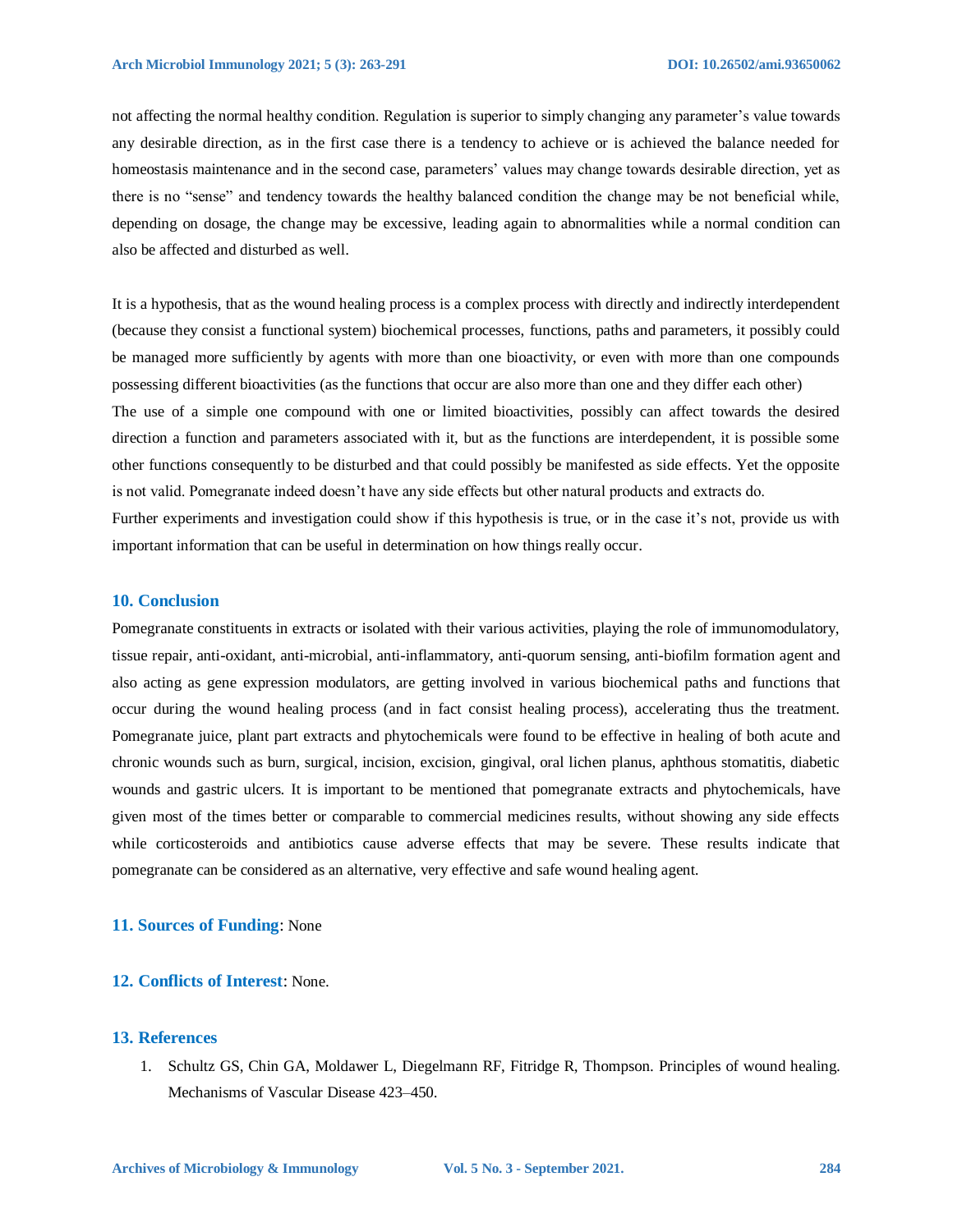- 2. AlMatar M, Islam R, Albarri O, Var I, Köksal F. Pomegranate as a Possible Treatment in Reducing Risk of Developing Wound Healing, Obesity, Neurodegenerative Disorders, and Diabetes Mellitus. Mini-Reviews in Medicinal Chemistry 18 (2018): 000-000.
- 3. Bowler PG, Duerden BI, Armstrong DG. Wound Microbiology and Associated Approaches to Wound Management. Clinical Microbiology Reviews 14(2001): 244–269.
- 4. Vachhrajani V, Khakhkhar P. Science of Wound Healing and Dressing Materials (2020).
- 5. Edwards R, Harding K. Bacteria and wound healing. Curr Opin Infect Dis 17 (2004):91–96.
- 6. Zakaria M, Said A, Abd EL-Kader A, Mostafa B. 2020. Evaluation of Topical Pomegranate Extracts in Management of Oral Lichen Planus: A Randomized Clinical Trial. Advanced Dental Journal 2(2020): 1-11.
- 7. Aslam MN, Lansky EP, Varani J. 2006. Pomegranate as a cosmeceutical source: Pomegranate fractions promote proliferation and procollagen synthesis and inhibit matrix metalloproteinase-1 production in human skin cells. Journal of Ethnopharmacology 103(2006): 311–318.
- 8. Tavangar A, Aslani A, Nikbakht N. 2019. Comparative Study of Punica granatum Gel and Triadent Oral Paste Effect on Recurrent Aphthous Stomatitis, a Double Blind Clinical Trial. J Dent Shiraz Univ Med Sci 20(2019): 184-189.
- 9. Akiyama H, Fujii K, Yamasaki O, Oono T, Iwatsuki K. Antibacterial action of several tannins against Staphylococcus aureus. Journal of Antimicrobial Chemotherapy 48 (2001): 487-491.
- 10. Kurhekar JV. 2016. Tannins- antimicrobial chemical components. International Journal of Technology and Science 9 (2016): 5-9.
- 11. Xie Y, Yang W, Tang F, Chen, X, Ren L. 2014. Antibacterial Activities of Flavonoids: Structure-Activity Relationship and Mechanism. Current Medicinal Chemistry 22(2014): 132–149.
- 12. Aslam MS, Ahmad MS, Riaz H, Raza SA, Hussain S, Qureshi OS. Role of Flavonoids as Wound Healing Agent. Phytochemicals - Source of Antioxidants and Role in Disease Prevention (2001).
- 13. Darakhshan S, Malmir M, Bagheri F, Safaei M, Sharifi R, Sadeghi M et al. 2019. The effects of pomegranate peel extract on recurrent aphthous stomatitis. Curr. Issues Pharm Med Sci 32 (2019):115-120.
- 14. Yan H, Peng K, Wang Q, Gu Z, Lu Y, Zhao J, et al. Effect of Pomegranate Peel Polyphenol Gel on Cutaneous Wound Healing in Alloxan-Induced Diabetic Rats. Chin Med J (Engl). 126 (2013):1700-6.
- 15. Asadi MS, Mirghazanfari SM, Dadpay M, Nassireslami E. Evaluation of wound healing activities of pomegranate (Punica granatum - Lythraceae) peel and pulp, J Res Med Dent Sci 6 (2018): 230-236.
- 16. Pirbalouti AG, Azizi S, Koohpayeh A, Hamedi B. Wound healing activity of Malva Sylvestris and Punica Granatum in alloxan-induced diabetic rats. Acta Poloniae Pharmaceutica ñ Drug Research 67(2010): 511- 516.
- 17. Elnawasany S. 2018. Clinical Applications of Pomegranate. Breeding and Health Benefits of Fruit and Nut Crops (2018).
- 18. Stefanou V, Tsakni A, Timbis D, Vougiouka PA, Doumi I, Maronikolaki I et al. Pomegranate as an Antibacterial Agent against Pathogens and at the same Time Advantageous to Beneficial Bacteria: A Review. Int J Adv Res MicroBiol Immunol 2(2020): 1-13.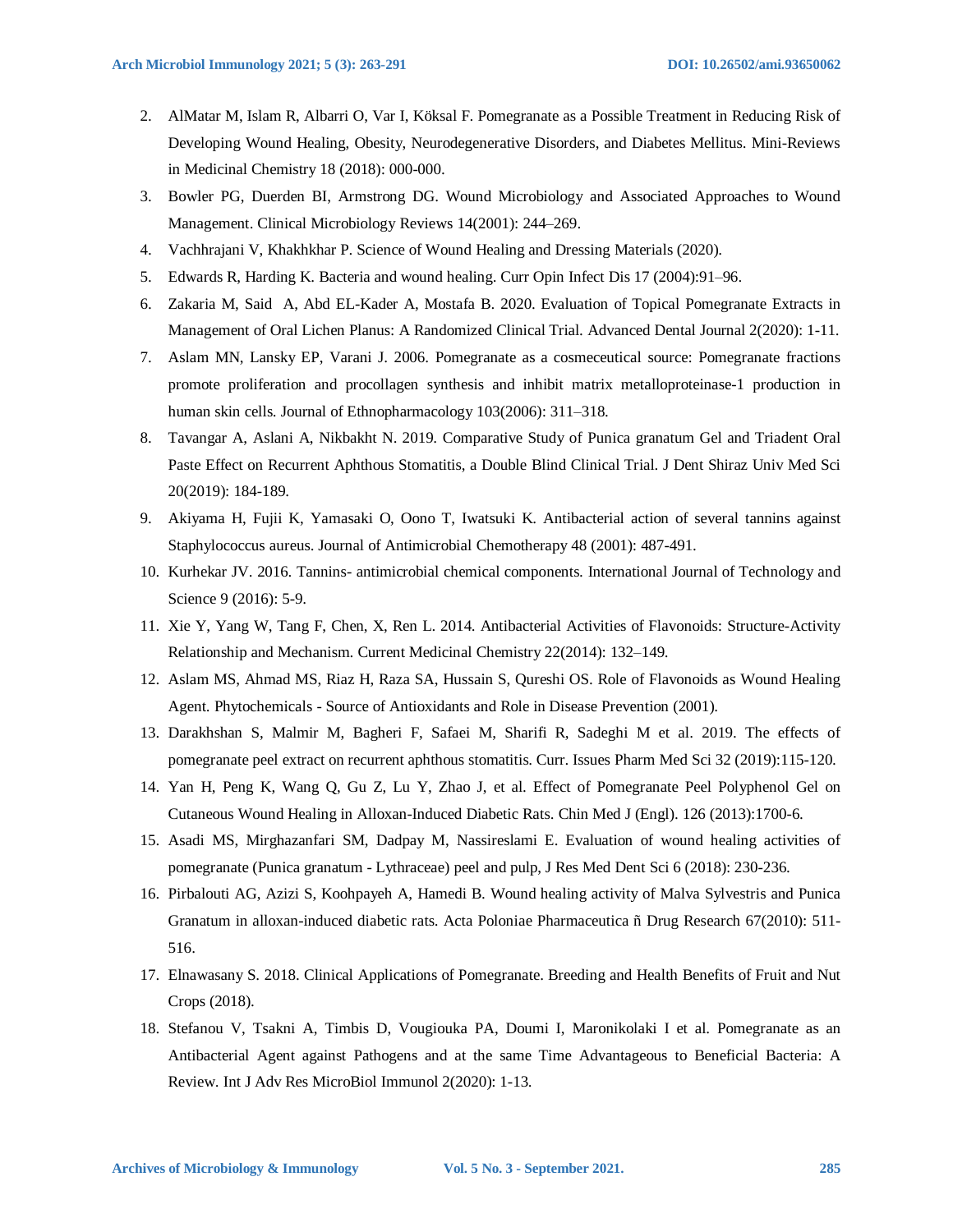- 19. Stefanou V, Papatheodorou S, Vougiouklaki D, Antonopoulos D, Lougovois V, Tsaknis I et al. 2020. Medicinal Properties of Antioxidant Pomegranate in Cardiovascular Health. Int J Preven Cardio 1(2020): 10-19.
- 20. Wang R, Ding Y, Liu R, Xiang L, Du L. Pomegranate: Constituents, Bioactivities and Pharmacokinetics. Fruit, Vegetable and Cereal Science and Biotechnology 4(2010): 77-87.
- 21. Lantzouraki D, Sinanoglou V, Zoumpoulakis P, Glamoˇclija J, Ciri´c A, Sokovi M et al. 2015. Antiradicalantimicrobial activity and phenolic profile of pomegranate (Punica granatum L.) juices from different cultivars: A comparative study. RSC Advances 5(2015): 2602-2614.
- 22. Wu Y, Zhu C, Zhang Y, Li Y, Sun J. Immunomodulatory and antioxidant effects of pomegranate peel polysaccharides on immunosuppressed mice. International Journal of Biological Macromolecules (2019).
- 23. Stefanou V, Timbis D, Antonopoulos D, Papatheodorou S, Panourgias G, Gouti AM et al. Pomegranate as an Anti-Viral Agent and Immune System Stimulant. Int J Adv Res MicroBiol Immunol. 3 (2021): 1-12.
- 24. Kingsley A. The wound infection continuum and its application to clinical practice. Ostomy/wound Management 49(2003):1-7.
- 25. Attinger C, Wolcott R. Clinically Addressing Biofilm in Chronic Wounds. Advances in Wound Care. 1(2012): 127–132.
- 26. Elnawasany S. Clinical Applications of Pomegranate. Breeding and Health Benefits of Fruit and Nut Crops (2018).
- 27. Wei D, Zhu XM, Chen YY, Li XY, Chen, YP., Liu, HY, et al. Chronic wound biofilms. Chin. Med J 132 (2019): 2737-2744.
- 28. De la Fuente-Núñez C, Korolik V, Bains M, Nguyen U, Breidenstein EB. M, Horsman S, et al. Inhibition of Bacterial Biofilm Formation and Swarming Motility by a Small Synthetic Cationic Peptide. Antimicrobial Agents and Chemotherapy. 56(2012): 2696–2704.
- 29. Knackstedt R, Knackstedt T, Gatherwright J. The role of topical probiotics on wound healing: A review of animal and human studies. International Wound Journal (2020).
- 30. Silva NCC, Fernandes Júnior A. Biological properties of medicinal plants: a review of their antimicrobial activity 16(2010): 402-413.
- 31. Howell AB, D'Souza DH. The Pomegranate: Effects on Bacteria and Viruses That Influence Human Health. Evidence-Based Complementary and Alternative Medicine (2013): 1–11.
- 32. Ma K, Du M, Liao M, Chen S, Yin G, Liu Q. Evaluation of Wound Healing Effect of Punica granatum L Peel Extract on Deep Second-Degree Burns in Rats. Tropical Journal of Pharmaceutical Research. 14 (2015): 73-78.
- 33. AL-Saeed M, Othman RM, AL-Saeed A. Effect of Punica granatum rinds ethanolic extract on healing of fungated wounds in rabbits. AL-Qadisiya Journal of Vet. Med Sci 14 (2015): 109-117.
- 34. Celiksoy V, Moses R, Sloan A, Moseley R, Heard C. Evaluation of the In Vitro OralWound Healing Effects of Pomegranate (Punica granatum) Rind Extract and Punicalagin, in Combination with Zn (II). Biomolecules 10 (2020): 1234.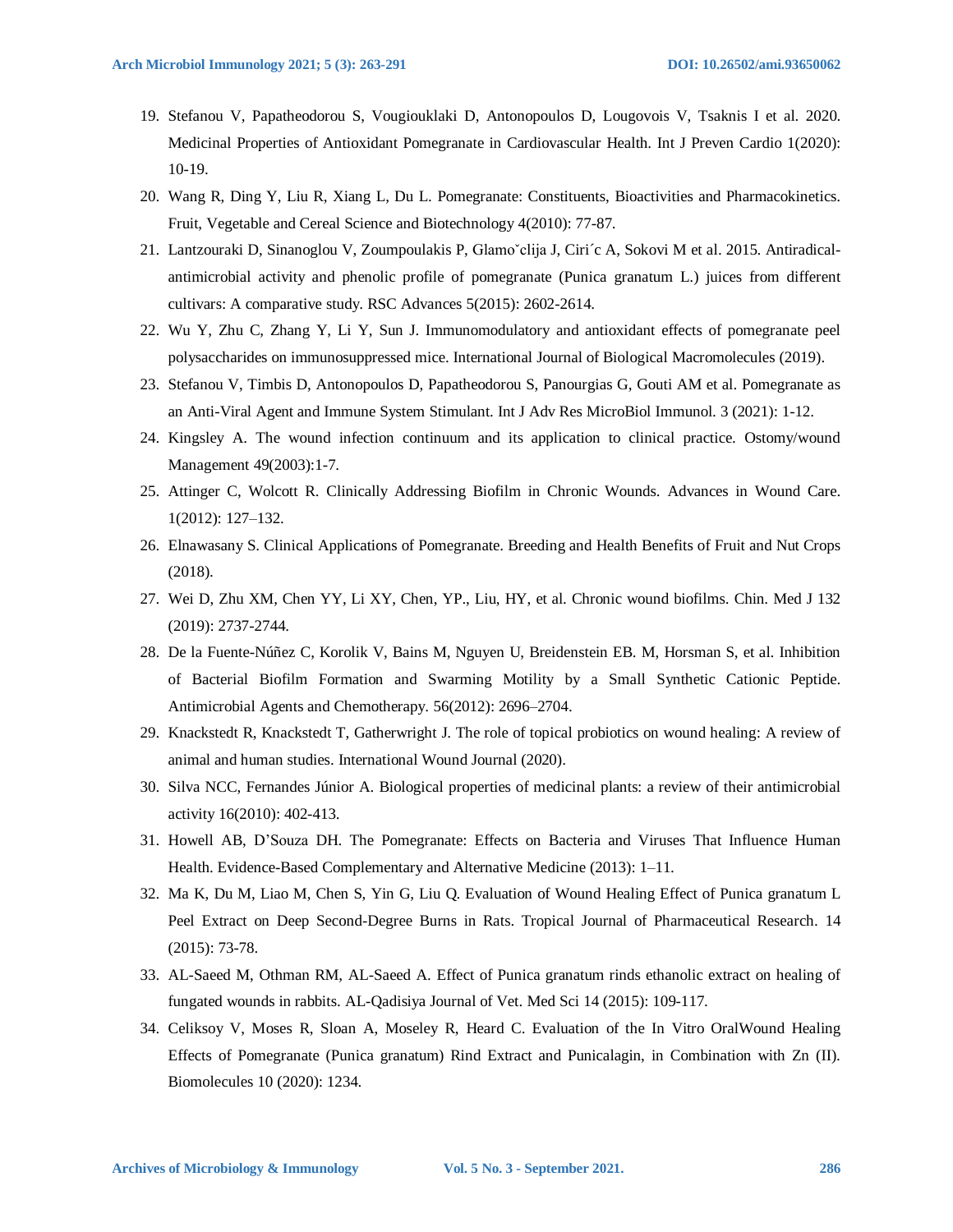- 35. Bankvall M, Sjöberg F, Gale G, Wold A, Jontell M, Östman S. The oral microbiota of patients with recurrent aphthous stomatitis. Journal of Oral Microbiology 6 (2014): 25739.
- 36. Stefanou V, Papatheodorou S, Tsakni A, Lougovois V, Talelli A, Panourgias G et al. Anti-Inflammatory Properties of Pomegranate. Int J Adv Res MicroBiol Immunol 2(2020): 1-13.
- 37. Li YH, Tian X. Quorum Sensing and Bacterial Social Interactions in Biofilms. Sensors. 12 (2012): 2519– 2538.
- 38. Percival SL, McCarty SM, Lipsky B. Biofilms and Wounds: An Overview of the Evidence. Advances in Wound Care 4(2015): 373–381.
- 39. Bakkiyaraj D, Nandhini J. R, Malathy B, Pandian S. K. The anti-biofilm potential of pomegranate (Punica granatumL.) extract against human bacterial and fungal pathogens. Biofouling 29(2013), 929–937.
- 40. Oh SK, Chang HJ, Chun HS, Kim HJ, Lee N. 2015. Pomegranate (Punica granatum L.) Peel Extract Inhibits Quorum Sensing and Biofilm Formation Potential in Yersinia enterocolitica. Kor. J. Microbiol. Biotechnol 43 (2015): 357-366.
- 41. Ha D.-G, Kuchma SL, O'Toole GA. 2014. Plate-Based Assay for Swimming Motility in Pseudomonas aeruginosa. Pseudomonas Methods and Protocols (2014): 59–65.
- 42. Khajanchi BK, Sha J, Kozlova EV, Erova, TE, Suarez G, Sierra JC et al. N-Acylhomoserine lactones involved in quorum sensing control the type VI secretion system, biofilm formation, protease production, and in vivo virulence in a clinical isolate of Aeromonas hydrophila. Microbiology 155(2009): 3518–3531.
- 43. Ng Y.-K, Grasso M, Wright V, Garcia V, Williams P, Atkinson S. The Quorum Sensing System of Yersinia enterocolitica 8081 Regulates Swimming Motility, Host Cell Attachment, and Virulence Plasmid Maintenance. Genes 9(2018): 307.
- 44. Kinane DF, Stathopoulou PG, Papapanou PN. Periodontal diseases. Nature Reviews Disease Primers 3 (2017): 17038.
- 45. Widyarman AS, Suhalim OP, Nandary D, Theodorea CF. Pomegranate Juice Inhibits Periodontal Pathogens Biofilm In Vitro. Scientific Dental Journal 03 (2018): 101-108.
- 46. Pramadita J, Widyarman AS. In vitro Antibiofilm Activity of Pomegranate (Punica granatum) Juice on Oral Pathogens. Journal of Indonesian Dental Association 2(2018), 15-20.
- 47. Li G, Yan C, Xu Y, Feng Y, Wu Q, Xiaoying Lv. Punicalagin Inhibits Salmonella Virulence Factors and Has Anti-Quorum-Sensing Potential. Appl. Environ Microbiol 80(2014):6204.
- 48. Lioupis C. Effects of diabetes mellitus on wound healing: an update. Journal of Wound Care. 14(2005): 84–86.
- 49. Galiano R. D, Tepper O. M, Pelo C. R, Bhatt K. A, Callaghan M, Bastidas N, et al. Topical Vascular Endothelial Growth Factor Accelerates Diabetic Wound Healing through Increased Angiogenesis and by Mobilizing and Recruiting Bone Marrow-Derived Cells. The American Journal of Pathology 164 (2004): 1935–1947.
- 50. Klass BR, Grobbelaar AO, Rolfe KJ. Transforming growth factor 1 signalling, wound healing and repair: a multifunctional cytokine with clinical implications for wound repair, a delicate balance. Postgraduate Medical Journal 85(2009): 9–14.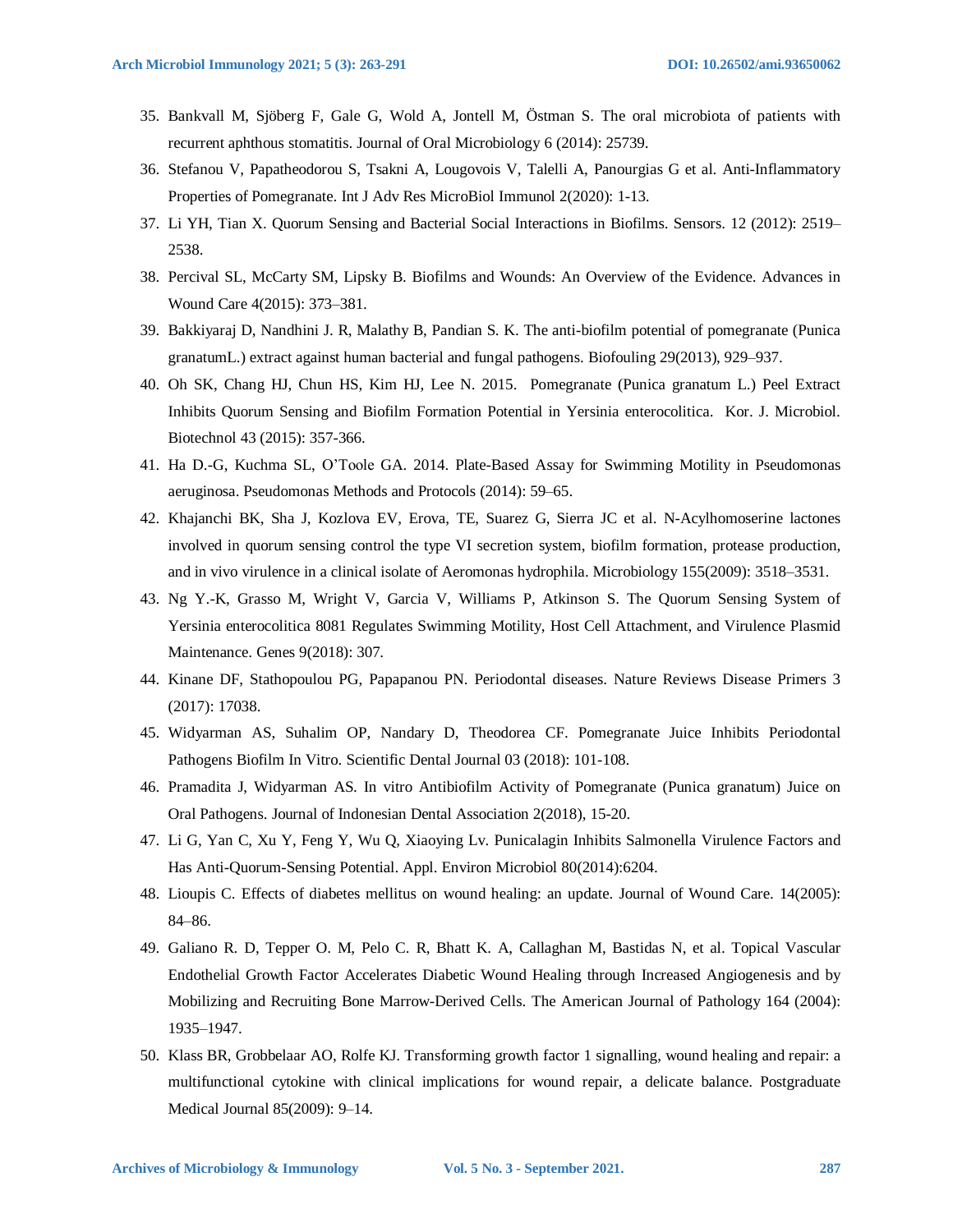- 51. El Gazaerly H, Elbardisey DM, Eltokhy HM, Teaama D. Effect of transforming growth factor Beta 1 on wound healing in induced diabetic rats. Int J Health Sci (Qassim) 7(2013):160-72.
- 52. Tiaka EK, Papanas N, Manolakis AC, Georgiadis GS. 2012. Epidermal Growth Factor in the Treatment of Diabetic Foot Ulcers: An Update. Perspectives in Vascular Surgery and Endovascular Therapy 24(2012): 37–44.
- 53. Karim S, Alkreathy HM, Ahmad A, Khan MI. Effects of Methanolic Extract Based-Gel From Saudi Pomegranate Peels With Enhanced Potential on Excision Wounds in Diabetic Rats. Front. Pharmacol. 12 (2021):704503.
- 54. Yan H, Peng K, Wang Q, Gu Z, Lu Y, Zhao J, et al. Effect of pomegranate peel polyphenol gel on cutaneous wound healing in alloxan-induced diabetic rats. Chinese medical journal 126(2013):1700-6.
- 55. Ghalayani P, Zolfaghary B, Farhad A.R, Tavangar A, Soleymani B. The efficacy of Punica granatum extract in the management of recurrent aphthous stomatitis. Journal of Pharmacy Practice and Research 2(2014):88-92.
- 56. Gavanji S, Larki B, Bakhtari A. The effect of extract of Punica granatum var. pleniflora for treatment of minor recurrent aphthous stomatitis. Integrative Medicine Research, 3(2014), 83–90.
- 57. Boorghani M, Gholizadeh N, Zenouz AT, Vatankhah M, Mehdipour M. Oral Lichen Planus: Clinical Features, Etiology, Treatment and Management; A Review of Literature JODDD 4(2010): 3-9.
- 58. Blanco-Aguilera A, Blanco-Hungria A, Biedma-Velazquez L., Serrano-del-Rosal R, Gonzalez-Lopez L, Blanco-Aguilera et al. Application of an oral health-related quality of life questionnaire in primary care patients with orofacial pain and temporomandibular disorders. Medicina Oral Patología Oral y Cirugia Bucal (2014): e127–e135.
- 59. Asgary S, Javanmard S, Zarfeshany A. 2014. Potent health effects of pomegranate. Advanced Biomedical Research. 3(2014): 100.
- 60. Lukiswanto B, Miranti A, Sudjarwo S, Primarizky H, Yuniarti W. 2019. Evaluation of wound healing potential of pomegranate (Punica granatum) whole fruit extract on skin burn wound in rats (Rattus norvegicus). Journal of Advanced Veterinary and Animal Research 6(2019): 202-207.
- 61. Fuller FW. 2009. The Side Effects of Silver Sulfadiazine. Journal of Burn Care & Research. 30(2009):464– 470.
- 62. Memon AR, Tahir SM, Imdad A, Khushk I, Ali Memon G. 2005. Therapeutic effects of honey versus silver sulphadiazine in the management of burn injuries. JLUMHS (2005): 100-104.
- 63. Retrieved from https://www.mayoclinic.org/drugs-supplements/silver-sulfadiazine-topical-route/sideeffects/drg-20068819
- 64. Panichayupakaranant P, Tewtrakul S, Yuenyongsawad S. Antibacterial, anti-inflammatory and anti-allergic activities of standardised pomegranate rind extract. Food Chemistry. 123(2010): 400–403.
- 65. Boroushaki MT, Mollazadeh H, Afshari AR. 2016. Pomegranate seed oil: a comprehensive review on its therapeutic effects IJPSR 7 (2016): 1000-13.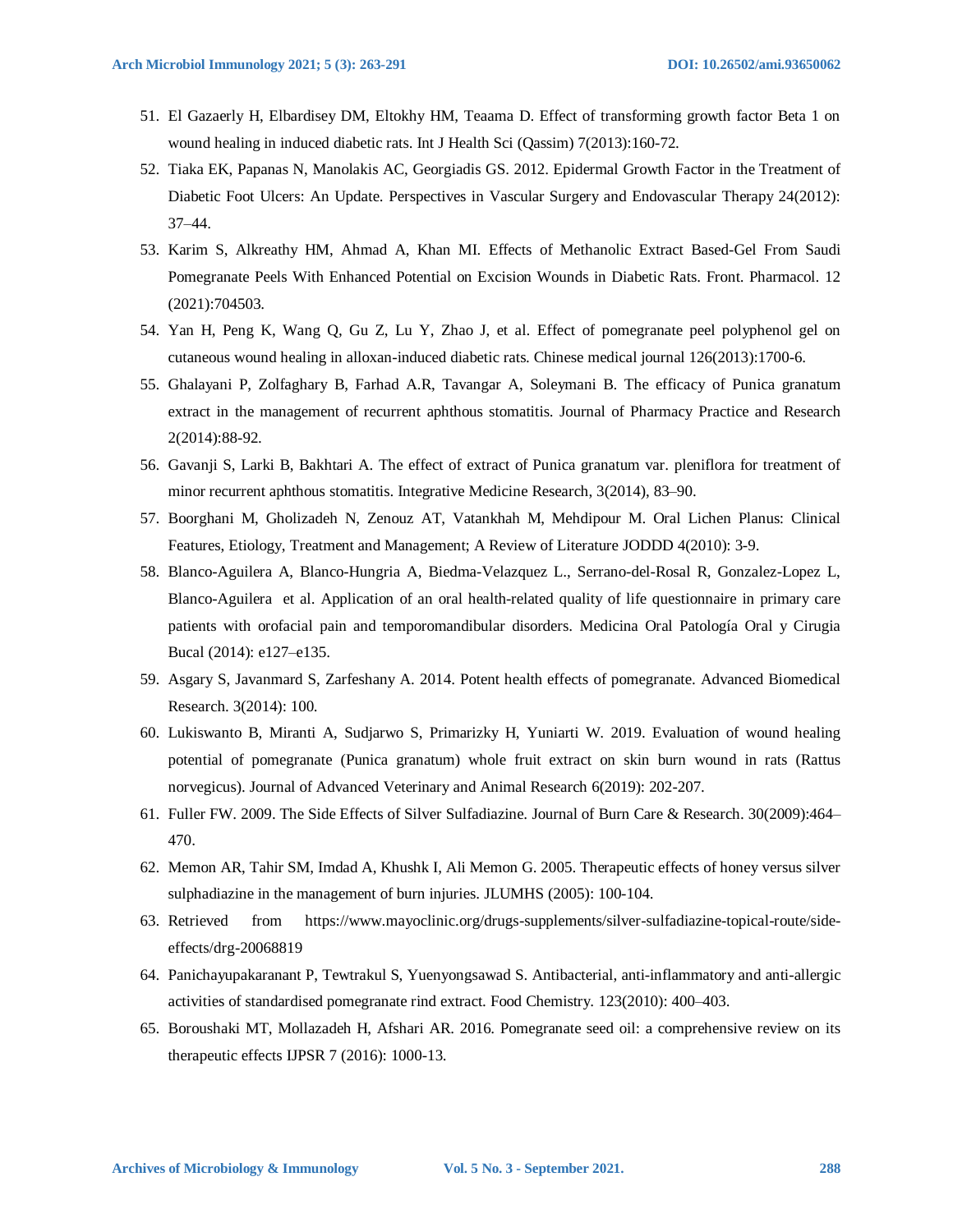- 66. Colombo E, Sangiovanni E, Dell'Agli M. 2013. A Review on the Anti-Inflammatory Activity of Pomegranate in the Gastrointestinal Tract. Evidence-Based Complementary and Alternative Medicine(2013), 1–11.
- 67. Mahmoud SH, Mahmoud RM, Ashoush IS, Attia MY. Immunomodulatory And Antioxidant Activity Of Pomegranate Juice Incorporated With Spirulina And Echinacea Extracts Sweetened By Stevioside. Journal of Agricultural and Veterinary Sciences 8(2015): 161-174.
- 68. Ma K, Du M, Liao M, Chen S, Yin G, Liu, Q, et al. Evaluation of Wound Healing Effect of Punica granatum L Peel Extract on Deep Second-Degree Burns in Rats. Tropical Journal of Pharmaceutical Research. 14(2015): 73-78.
- 69. Nasiri E, Hosseinimehr S. J, Akbari J, Azadbakht M, Azizi S. The Effects ofPunica granatumFlower Extract on Skin Injuries Induced by Burn in Rats. Advances in Pharmacological Sciences (2017): 1–8.
- 70. Mo J, Panichayupakaranant P, Kaewnopparat N, Nitiruangjaras A, Reanmongkol W. Wound healing activities of standardized pomegranate rind extract and its major antioxidant ellagic acid in rat dermal wounds. Journal of Natural Medicines 68(2014): 377–386.
- 71. Elzayat EM, Auda SH, Alanazi FK, Al-Agamy MH. Evaluation of wound healing activity of henna, pomegranate and myrrh herbal ointment blend. Saudi Pharmaceutical Journal. 26(2018): 733–738.
- 72. Hayward R. S, Harding J, Molloy R, Land L, Longcroft-Neal K, Moore D, et al. Adverse effects of a single dose of gentamicin in adults: a systematic review. British Journal of Clinical Pharmacology. 84(2017): 223–238.
- 73. Chidambara Murthy KN, Vittal Reddy K, Veigas JM, Murthy UD. Study on Wound Healing Activity of Punica granatum Peel. J Med Food 7(2004): 256–259.
- 74. Hayouni EA, Miled K, Boubaker S, Bellasfar Z, Abedrabba M, Iwaski H et al .Hydroalcoholic extract based-ointment from Punica granatum L. peels with enhanced in vivo healing potential on dermal wounds. Phytomedicine 18(2011): 976–984.
- 75. Hemmati AA, Rashidi I, Dahanzadeh S,Moeini M. 2020. Investigating the healing effect of the hydroalcoholic extract of pomegranate seed (Punica granatum) on the full thickness wound in rabbit. J Contemp Med Sci. 6(2020): 66-72
- 76. Aliyev R, Finsterer J. Systemic toxicity to betamethasone ointment. Clinical Case Reports (2020).
- 77. Retrieved from https://medlineplus.gov/druginfo/meds/a682799.html
- 78. Noah Scheinfeld. 2003. Phenytoin in cutaneous medicine: Its uses, mechanisms and side effects. Dermatology Online Journal 9(2003):6.
- 79. Hussein J, Latif YA, Medhat D, Refaat E, El Nahrery I, Farrag AR. Pomegranate juice attenuates elevation of asymmetric dimethylarginine in indomethacin induced peptic ulcer. World Journal of Pharmaceutical Research 3(2014): 110-121.
- 80. Alam MS, Alam MA, Ahmad S, Najmi AK, Asif M, Jahangir T. Protective effects of Punica granatumin experimentally-induced gastric ulcers. Toxicology Mechanisms and Methods 20(2010): 572–578.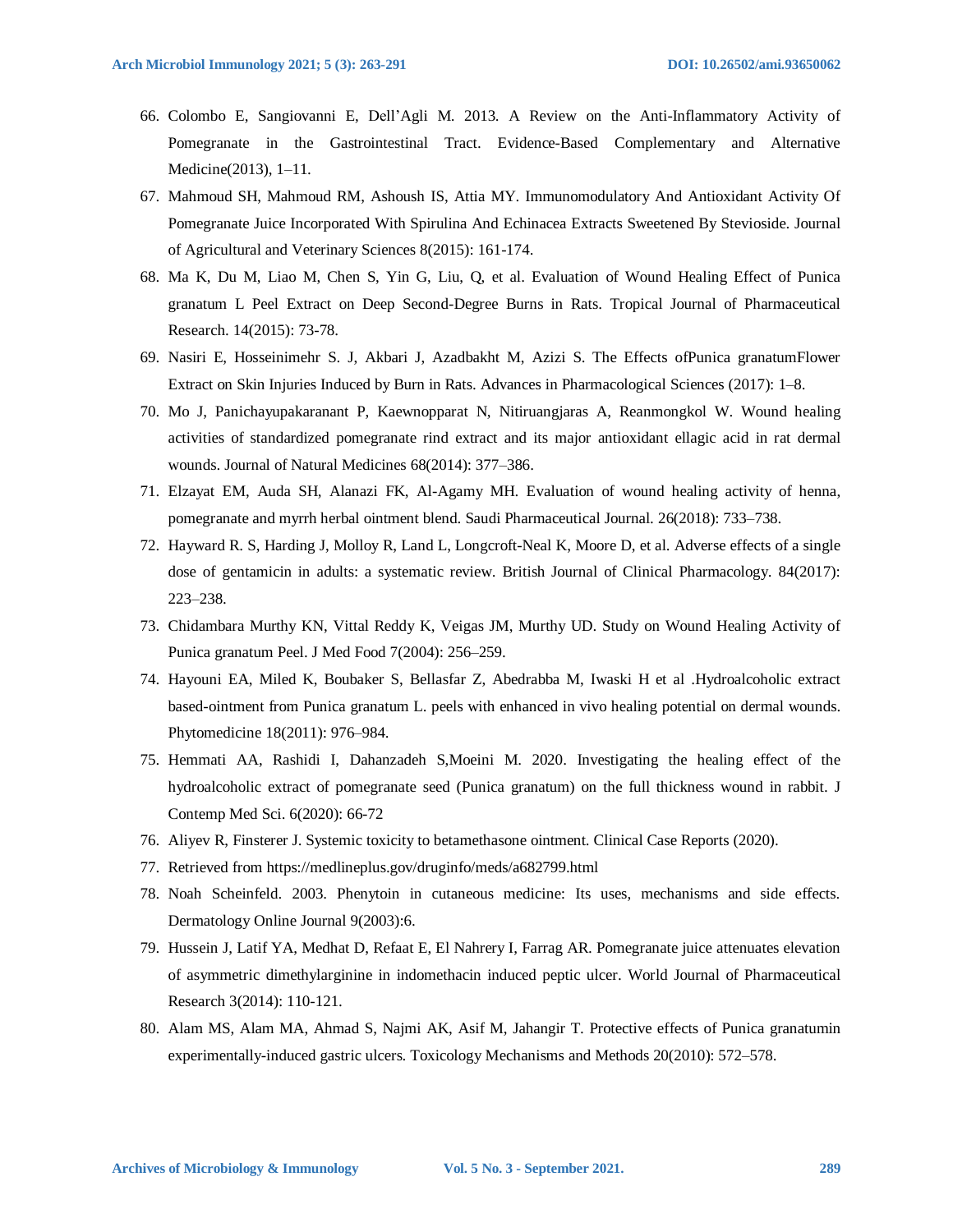- 81. Moghaddam G, Sharifzadeh M, Hassanzadeh G, Khanavi M, Hajimahmoodi M. Anti-Ulcerogenic Activity of the Pomegranate Peel (Punica granatum) Methanol Extract. Food and Nutrition Sciences 4 (2013): 43- 48.
- 82. Kandemir FM, Ssgliyan A, Ozkaraca M, Gunay C, Han MC,Benzer F. Effects of oral administrations of pomegranate seed extract on surgical wound healing in rabbits. Revue Méd. Vét 164 (2013): 400-408.
- 83. Alshammari ND, Fatima N, Nayeem N. Punica granatum Rind, a Traditional Herbal Medicine: Effect on wound healing. Int. J. Pharm. Res Allied Sci 6(2017):53-58.
- 84. Long B. Chapter 2. Fusidic acid in skin and soft-tissue infections. Acta Dermato-Venereologica, 88(2008): 14–20.
- 85. Zekrya S.S, Abdellatifb A, Azzazyc H. Fabrication of pomegranate/honey nanofibers for use as antibacterial wound dressings. Wound Medicine 28 (2020): 100181.
- 86. Do Nascimento MF, Cardoso JC, Santos TS, Tavares LA, Pashirova TN, Severino P et al. 2020. Development and Characterization of Biointeractive Gelatin Wound Dressing Based on Extract of Punica granatum Linn. Pharmaceutics 12(2020): 1204.
- 87. Martin A. The Use of Antioxidants in Healing. Dermatologic Surgery 22(1996): 156–160.
- 88. Peterson JM, Barbul A, Breslin RJ, Wasserkrug HL, Efron G. Significance of T-lymphocytes in wound healing. Surgery 102(1987):300-5.
- 89. Moro-García MA, Mayo JC, Sainz RM, Alonso-Arias R. Influence of Inflammation in the Process of T Lymphocyte Differentiation: Proliferative, Metabolic, and Oxidative Changes. Frontiers in Immunology, 9 (2018).
- 90. Bendich A. Physiological Role of Antioxidants in the Immune System. Journal of Dairy Science. 76(1993): 2789–2794.
- 91. Norman G, Dumville JC, Mohapatra D, Owens GL, Crosbie EJ. Antibiotics and antiseptics for surgical wounds healing by secondary intention. Cochrane Database of Systematic Reviews. (2016) CD011712.
- 92. Jan V, Hirschmann. Topical and oral antibiotics in wound care. Cutis. Cutaneous Medicine for the Practitioner 82(2008):18-20
- 93. Erbil B, Ersoy G, Özkütük A, Akarca F. K, Korkmaz T, Demir OF et al. The effects of oral antibiotics on infection prophylaxis in traumatic wounds. Ulus Travma Acil Cerrahi Derg 20 (2014): 231-235.
- 94. Worster B, Zawora M, Hsieh C. Common Questions About Wound Care. Am Fam Physician. 91(2015):86- 92.
- 95. Cunha BA. ANTIBIOTIC SIDE EFFECTS. Medical Clinics of North America. 85(2001): 149–185.
- 96. Heal CF, Banks JL, Lepper PD, Kontopantelis E, van Driel ML. 2016. Topical antibiotics for preventing surgical site infection in wounds healing by primary intention. Cochrane Database of Systematic Reviews.Issue (2016): CD011426.
- 97. Retrievedfromhttps://www.aafp.org/afp/recommendations/viewRecommendation.htm?recommendationId= 150
- 98. Bonamonte D, De Marco A, Giuffrida R, Conforti C, Barlusconi C., Foti C et al. Topical antibiotics in the dermatological clinical practice: indications, efficacy and adverse effects. Dermatologic Therapy (2020).